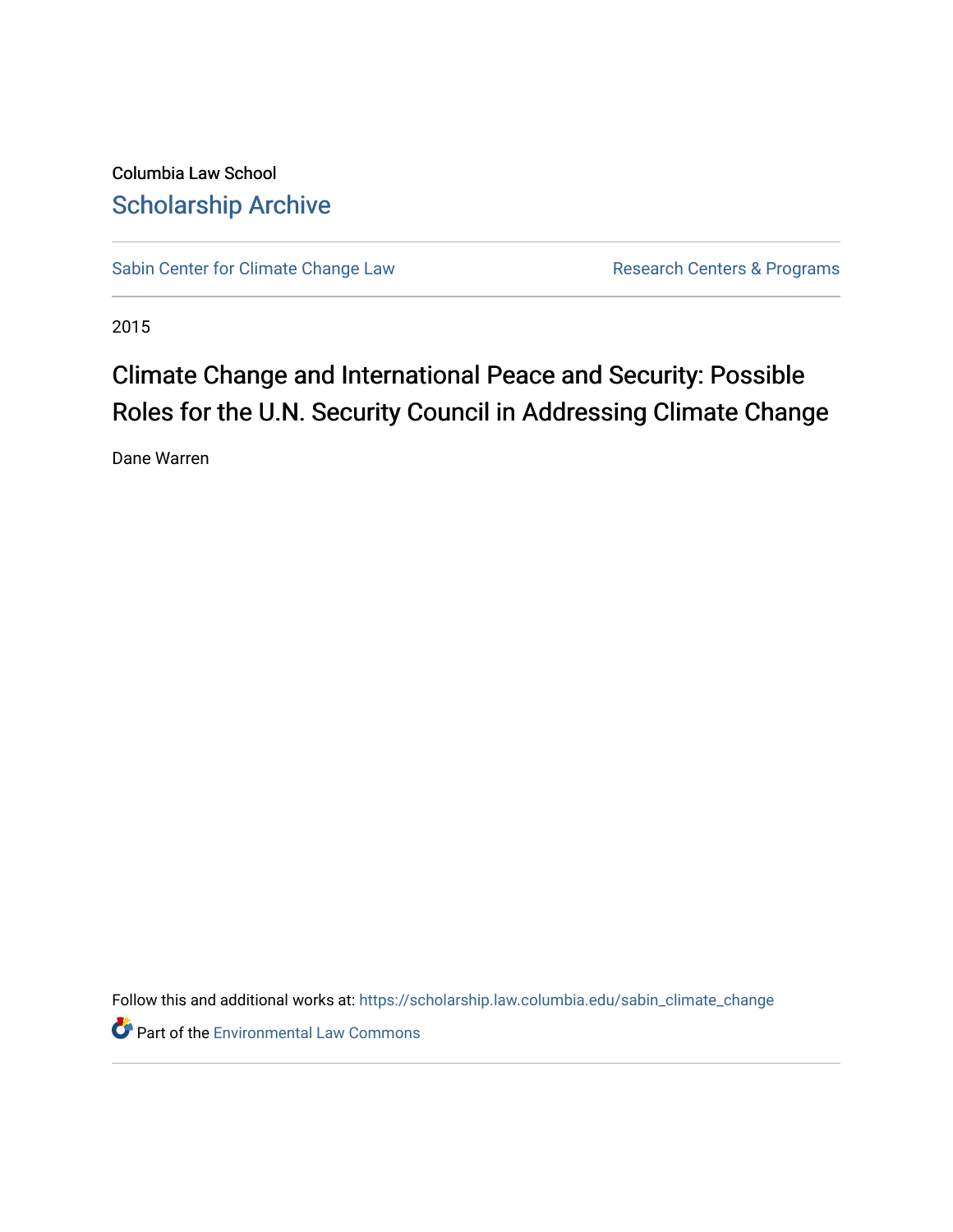

SABIN CENTER FOR CLIMATE CHANGE LAW

# **CLIMATE CHANGE AND INTERNATIONAL PEACE AND SECURITY:** Possible Roles for the U.N. Security Council in Addressing Climate Change

By Dane Warren July 2015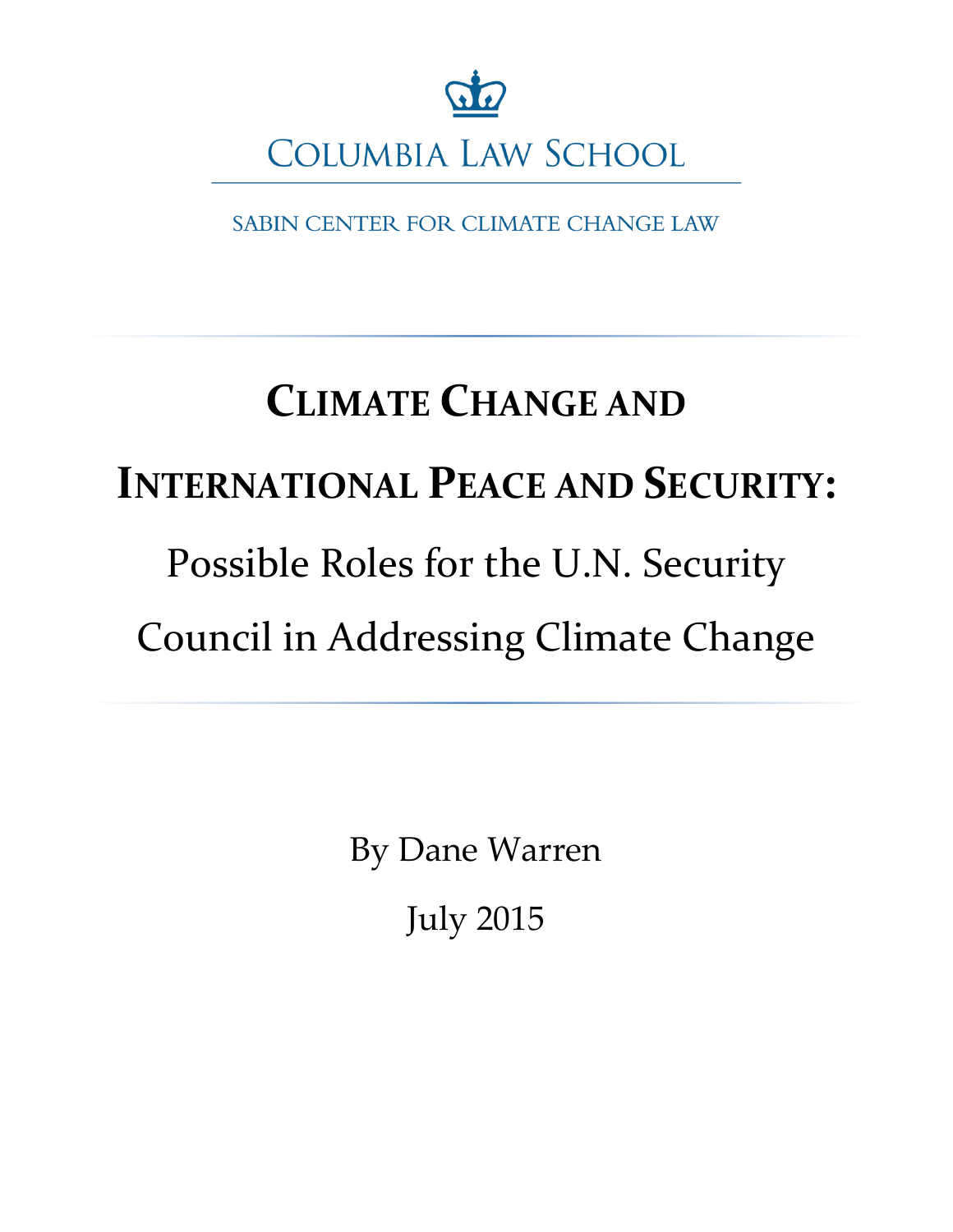### © 2015 Sabin Center for Climate Change Law, Columbia Law School

The Sabin Center for Climate Change Law develops legal techniques to fight climate change, trains law students and lawyers in their use, and provides the legal profession and the public with up-to-date resources on key topics in climate law and regulation. It works closely with the scientists at Columbia University's Earth Institute and with a wide range of governmental, nongovernmental and academic organizations.

Sabin Center for Climate Change Law Columbia Law School 435 West 116th Street New York, NY 10027 **Tel:** +1 (212) 854-3287 **Email:** columbiaclimate@gmail.com **Web:** http://www.ColumbiaClimateLaw.com **Twitter:** @ColumbiaClimate **Blog:** <http://blogs.law.columbia.edu/climatechange>

*Disclaimer: This paper is the responsibility of The Sabin Center for Climate Change Law alone, and does not reflect the views of Columbia Law School or Columbia University. This paper is an academic study provided for informational purposes only and does not constitute legal advice. Transmission of the information is not intended to create, and the receipt does not constitute, an attorney-client relationship between sender and receiver. No party should act or rely on any information contained in this White Paper without first seeking the advice of an attorney.* 

**About the author:** Phillip Dane Warren is a law student at Columbia Law School and was a 2015 intern at the Sabin Center for Climate Change Law. This paper was prepared under the supervision of Professor Michael B. Gerrard, the Center's Director.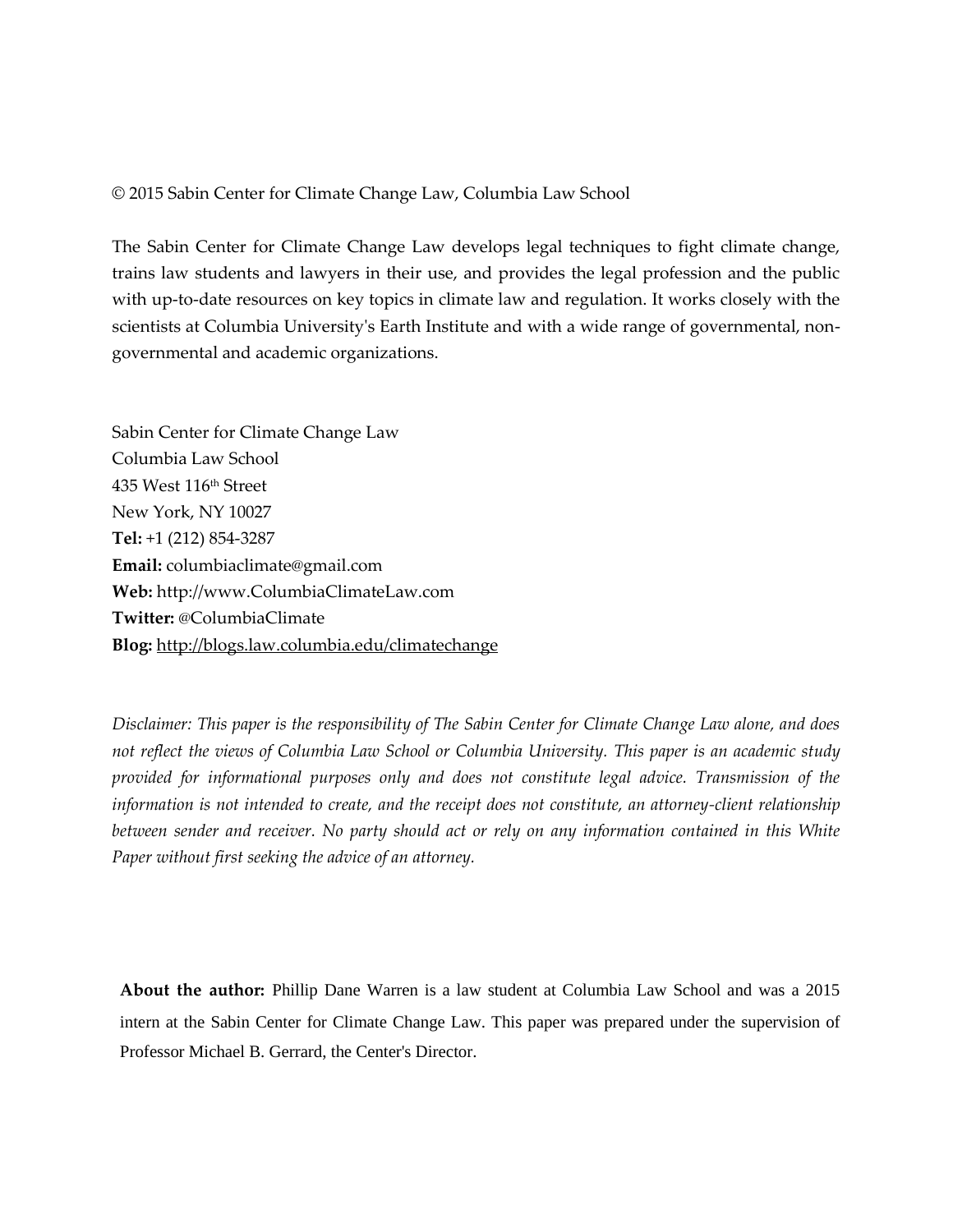## **CONTENTS**

| I.   |                                                                                        |
|------|----------------------------------------------------------------------------------------|
| II.  |                                                                                        |
| А.   | What actions has the UN Security Council taken with regard to climate change?1         |
| В.   | What actions can and should the Security Council take with regard to climate change? 5 |
|      |                                                                                        |
|      |                                                                                        |
| C.   | Evaluation of the Security Council's Role in Addressing Climate Change 14              |
| III. |                                                                                        |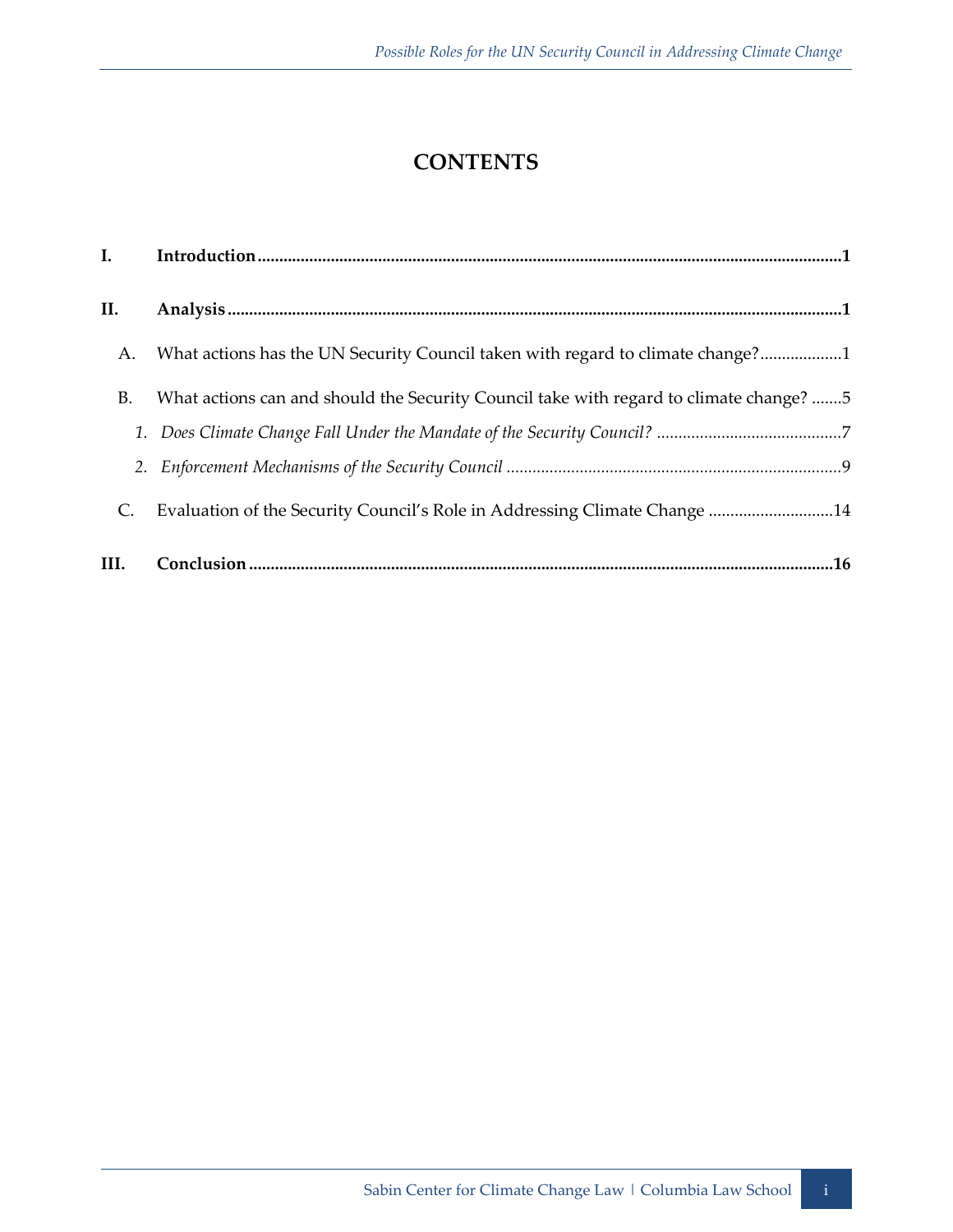## <span id="page-4-0"></span>**I. INTRODUCTION**

This paper considers what actions the United Nations Security Council has taken with regard to climate change thus far, and what actions the Security Council could legally take going forward. To this point, the U.N. Security Council ("UNSC" or "Council") has played a very minimal role in addressing climate change. The UNSC has held two debates on the relationship between climate change and security, first in 2007 and then in 2011, the latter producing a formal Presidential Statement on the topic.

The U.N. Charter and the literature suggest that the UNSC could theoretically take two possible actions related to climate change: (1) handle discrete, traditional conflicts partially or wholly caused by climate change; (2) find that climate change represents a "threat to international peace and security", placing the topic within the mandate of the Council, and employ its Chapter VI and VII powers to mitigate or adapt to climate change. This memorandum focuses primarily on the second, more controversial option, which could include the imposition of economic sanctions, the creation of a subsidiary climate change committee, and even the use of force.

## <span id="page-4-1"></span>**II. ANALYSIS**

## <span id="page-4-2"></span>**A. What actions has the UN Security Council taken with regard to climate change?**

To date, the U.N. Security Council has taken very limited action with regard to climate change. At the 2005 World Summit the Council passed Resolution 1625, stressing the importance of conflict prevention and proactively addressing the root causes of armed conflict, along with other social and political crises.<sup>1</sup> This seminal Resolution has served as the launching point for advocates supporting an increased role for the Council in the climate change arena.<sup>2</sup>

The Security Council has convened two formal debates on the relationship between climate change and security issues. In 2007, the UK initiated a debate "exploring the relationship between

<sup>&</sup>lt;sup>1</sup> S.C. Res. 1625, UN Doc.  $S/RES/1625$  (2005) (Sept. 14, 2005). The Resolution states: "Reaffirming the need to adopt a broad strategy of conflict prevention, which addresses the root causes of armed conflict and political and social crises in a comprehensive manner, including by sustainable development…"

<sup>&</sup>lt;sup>2</sup> See Permanent Representative of the United Kingdom of Great Britain and Northern Ireland, Letter dated Apr. 5, 2007 from the Permanent Representative of the United Kingdom of Great Britain and Northern Ireland to the President of the Security Council, U.N. Doc. [S/2007/186](http://www.un.org/en/ga/search/view_doc.asp?symbol=S/2007/186) (Apr. 5, 2007).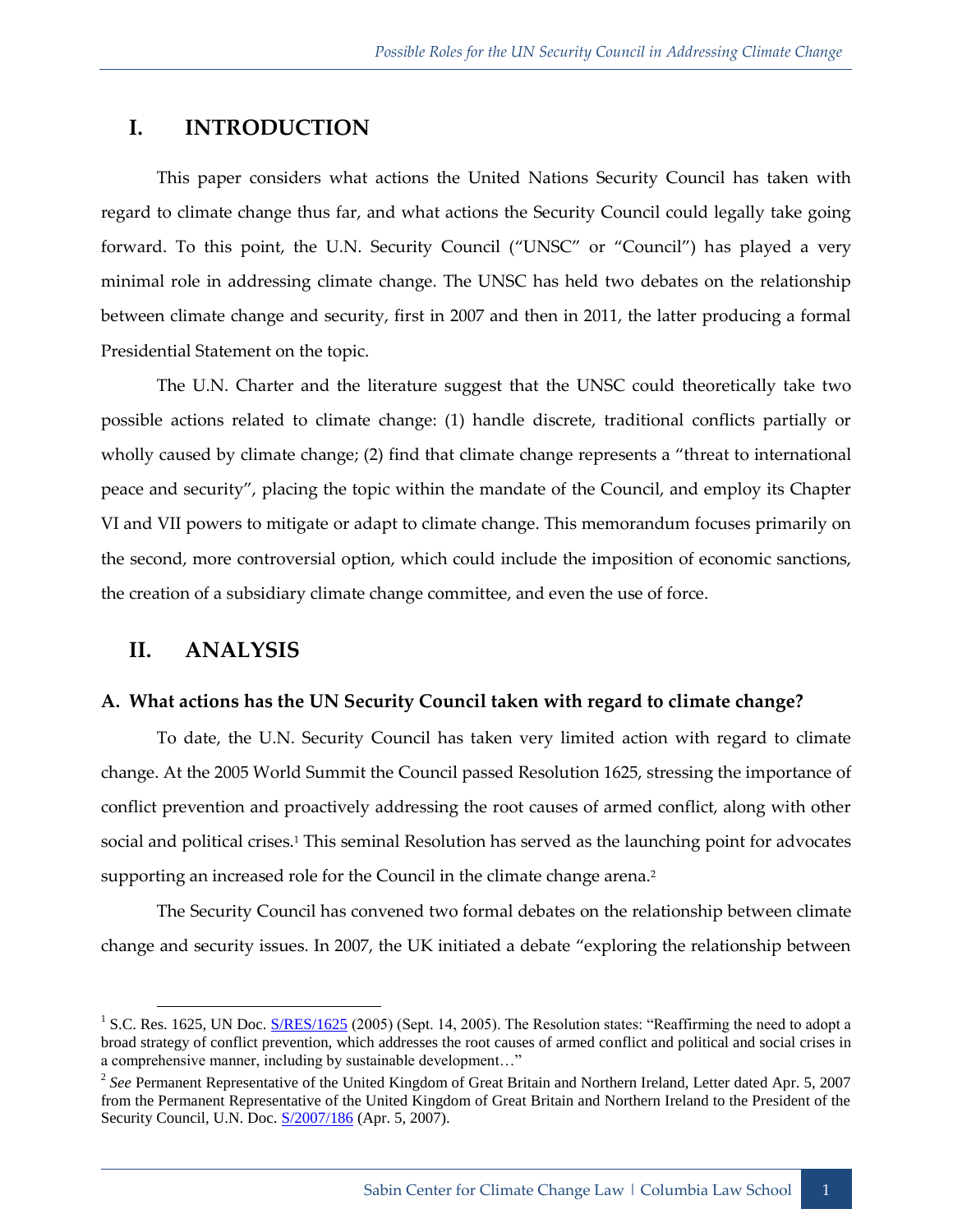energy, security and climate."<sup>3</sup> The debate revealed sharp divides on the role of the Security Council in addressing climate change and produced no formal outcome document.

The 2007 debate focused almost exclusively on whether the Security Council was the proper forum to consider the security implications of climate change. The European Union and many Pacific Small Island Developing States (SIDS) argued that an increased role for the Security Council was within the mandate of the UNSC, although supporters had slightly different takes on the extent of the Council's potential role. <sup>4</sup> The UK argued that the debate should serve primarily to raise awareness of the issue, while France and Germany maintained (based on Resolution 1625) that the Council should play a role in active prevention. Most aggressively, many Pacific island states claimed that climate change presented an active and present threat to peace and security that the Security Council had an obligation to address under its mandate. In order to assuage the fears of detractors, President Becket noted that the debate and any future Security Council action would not undermine the role of other U.N. bodies.<sup>5</sup>

Critics, including Russia, China, and the Group of 77 strongly opposed UNSC consideration of climate change at all. The Group of 77 argued that Security Council action encroached on the mandate of other U.N. bodies better suited to address climate change (namely the General Assembly, the Economic and Social Council, and the UNFCCC).<sup>6</sup> China and many other states framed climate change as a development issue that shouldn't become "securitized."<sup>7</sup> While most countries accepted some connection between climate change and security, Brazil openly questioned the link as tenuous and speculative.<sup>8</sup> Many developing nations also called upon

<sup>&</sup>lt;sup>3</sup> *Id.* For a full transcript of the debate, *see* U.N. SCOR, 62nd Sess., 5663d mtg., U.N. Doc. [S/PV.5663](http://www.un.org/en/ga/search/view_doc.asp?symbol=S/PV.5663) S/PV.5663 [\(Resumption 1\)](http://www.un.org/en/ga/search/view_doc.asp?symbol=S/PV.5663(Resumption1)) (Apr. 17, 2007).

<sup>4</sup> For a full and thorough treatment of the debate, including a typology of the opinions and possible UNSC actions, *see* Francesco Sindico, *[Climate Change: A Security \(Council\) Issue?](http://papers.ssrn.com/sol3/papers.cfm?abstract_id=1013186)*, 1 Carbon & Climate L. Rev. 29 (2007). For a statistical analysis on the shifting discourse of climate policy, *see* Nicole Detraz and Michele M. Betsill, *[Climate](http://onlinelibrary.wiley.com/doi/10.1111/j.1528-3585.2009.00378.x/epdf)  Change [and Energy Security: For Whom the Discourse Shifts](http://onlinelibrary.wiley.com/doi/10.1111/j.1528-3585.2009.00378.x/epdf)*, 10 International Studies Perspective 311 (2009).

<sup>5</sup> U.N Doc. [S/PV.5663,](http://www.un.org/en/ga/search/view_doc.asp?symbol=S/PV.5663) *supra* note 3, at 2. Presidential Statement: "We are not, in this debate, seeking to pre-empt the authority of those institutions and processes where action is being decided — the General Assembly, the Economic and Social Council and its subsidiary bodies, the United Nations agencies, and, of course, the United Nations Framework Convention on Climate Change."

<sup>&</sup>lt;sup>6</sup> Permanent Representative of Pakistan to the U.N., Letter dated Apr. 16, 2007 from the Permanent Representative of Pakistan to the President of the Security Council, U.N. Doc.  $S/2007/211$  (Apr. 16, 2007).

<sup>&</sup>lt;sup>7</sup> Statement of the Chinese Delegation, U.N Doc. [S/PV.5663,](http://www.un.org/en/ga/search/view_doc.asp?symbol=S/PV.5663) *supra* note 3, at 12.

<sup>8</sup> Statement of the Brazilian Delegation, U.N Doc[. S/PV.5663 \(Resumption 1\),](http://www.un.org/en/ga/search/view_doc.asp?symbol=S/PV.5663(Resumption1)) *supra* note 3, at 20.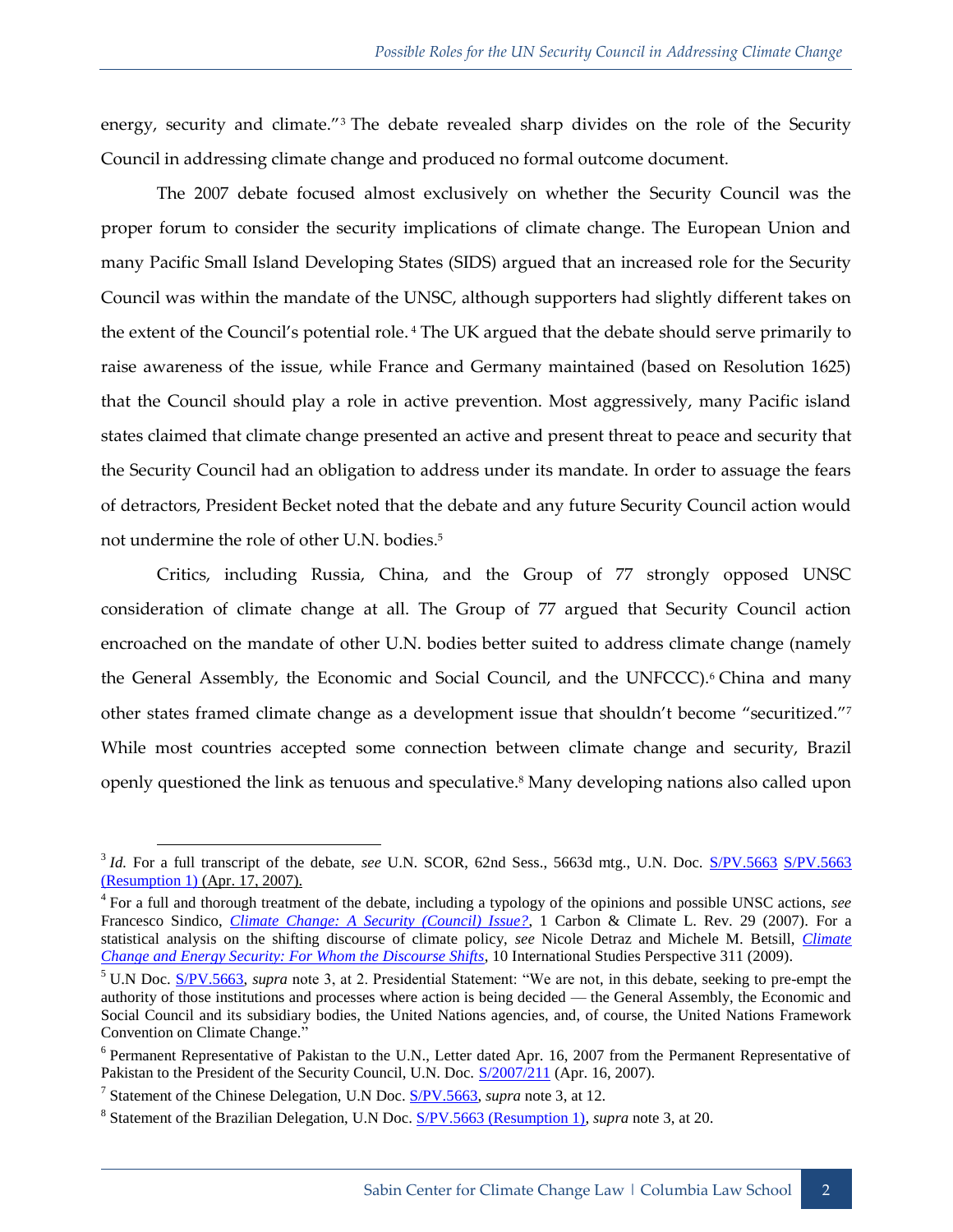the principle of common but differentiated responsibilities.<sup>9</sup> While this memorandum does not consider the controversy surrounding Security Council reform, some commenters have suggested that concerns about the anti-democratic nature of the UNSC likely animate the argument of the Group of 77 (whose position is bolstered by the support of China, a permanent member of the Council). 10

In 2009, pressed by Pacific Small Island Developing States (SIDS), the General Assembly passed Resolution 63/281 expressing concern about climate change and security issues.<sup>11</sup> After reaffirming the role of the UNFCCC as the "key instrument for addressing climate change", the Resolution called upon all bodies of the U.N., within their respective mandates, to consider the possible security implications of climate change. <sup>12</sup> Pursuant to the Resolution, the Secretary General submitted a report on the possible security implications of climate change, finding that climate change acts as a "threat multiplier".<sup>13</sup> Resolution 63/281 and the Secretary-General report seemed to urge the Security Council to reconsider its role in addressing climate change.

In 2011, Germany and Pacific island nations organized a second open debate focusing specifically on the danger of sea-level rise and food insecurity.<sup>14</sup> Much of the debate covered the same ground as the first – whether the Security Council was the proper forum to discuss the issue.<sup>15</sup> Despite General Assembly Resolution 63/681 and the Secretary-General's report, Russia, China, and the Group of 77 remained opposed to Security Council consideration of climate change.

A few perceptible shifts occurred between 2007 and 2011. First, while the United States remained neutral in 2007, U.S. Ambassador to the United Nations Susan Rice<sup>16</sup> strongly supported

<sup>9</sup> [Sindico,](http://papers.ssrn.com/sol3/papers.cfm?abstract_id=1013186) *supra* note 4, at 33.

<sup>&</sup>lt;sup>10</sup> CHRIS SPENCE, *Who Decides? The Role of the United Nations in Addressing Climate and Energy Insecurity*, CLIMATE CHANGE AND ENERGY INSECURITY: THE CHALLENGE FOR PEACE 170-177 (Felix Dodds, Andrew Higham, Richard Sherman ed., 2009). *See also* Statement of the Qatar Delegation, U.N Doc. [S/PV.5663,](http://www.un.org/en/ga/search/view_doc.asp?symbol=S/PV.5663) *supra* note 3, at 9.

<sup>&</sup>lt;sup>11</sup> General Assembly Resolutions may only consider issues and recommend topics to the Security Council and other U.N. bodies. U.N. Charter art. 10.

<sup>&</sup>lt;sup>12</sup> Climate Change and its Possible Security Implications, G.A. Res. 63/281, U.N. Doc.  $\frac{A/RES/63/281}{A}$  (June 11, 2009).

<sup>13</sup> U.N. Secretary-General, *Climate Change and its Possible Security Implications*, U.N. Doc. [A/64/350](http://www.un.org/en/ga/search/view_doc.asp?symbol=A/64/350) (Sept. 11, 2009).

<sup>&</sup>lt;sup>14</sup> Permanent Representative of Germany to the United Nations, Letter dated July 1, 2011 from the Permanent Representative of Germany to the Secretary-General, U.N. Doc.  $S/2011/408$  (July 1, 2011).

<sup>&</sup>lt;sup>15</sup> For the full transcript of the debate, see U.N. SCOR, 66th Sess., 6587d mgt., U.N. Doc. [S/PV.6587](http://www.un.org/en/ga/search/view_doc.asp?symbol=S/PV.6587) S/PV.6587 [\(Resumption 1\)](http://www.un.org/en/ga/search/view_doc.asp?symbol=S/PV.6587(Resumption1)) (July 20, 2011).

<sup>&</sup>lt;sup>16</sup> Susan Rice was the U.S. Ambassador to the U.N. from January 22, 2009 to July 1, 2013.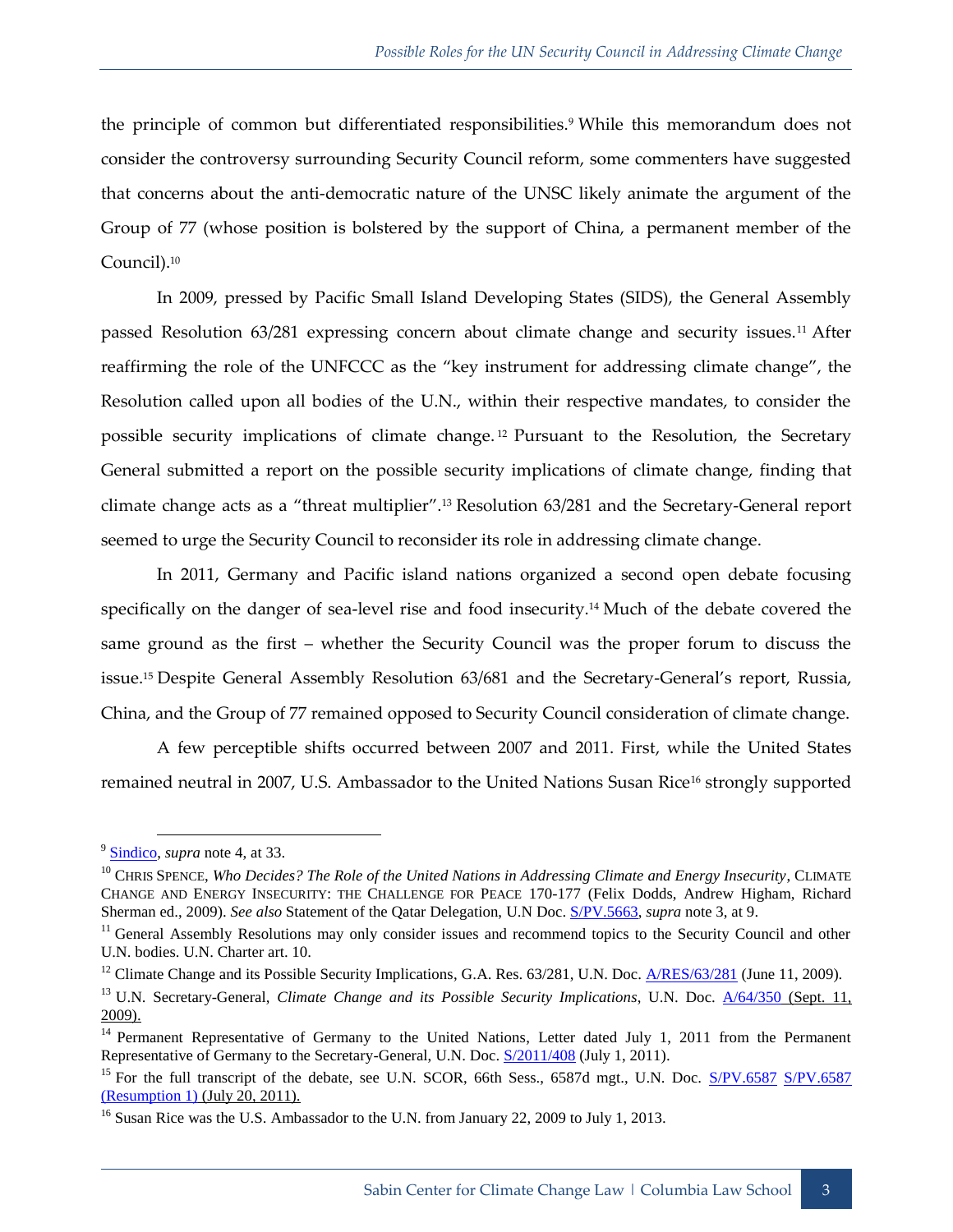UNSC actions in the June 2011 debate, stating: "It is past time for the Security Council to come into the 21st century and assume our core responsibilities."<sup>17</sup> Second, some members of the Group of 77 (Lebanon, Costa Rica, and Singapore in particular) broke from the group's overall view and recognized at least a limited role for the Security Council in addressing climate change. Also, Caribbean states, largely backing the Group of 77, diverged from their Pacific island counterparts.

At the close of the 2011 debate, the Security Council unanimously voted to release a Presidential Statement. The Statement first reaffirms the place of the UNFCCC as the key instrument for addressing climate change. Second, the Council stated the following:<sup>18</sup>

> "The Security Council expresses its concern that possible adverse effects of climate change may, in the long run, aggravate certain existing threats to international peace and security.

> "The Security Council expresses its concern that possible security implications of loss of territory of some States caused by sea-level-rise may arise, in particular in small low-lying island States.

Additionally, the Presidential Statement asked the Secretary General to provide "contextual information" on the above issues in future reporting. While the language of the statement was less specific than many hoped, this represents the only formal outcome document from the Security Council on climate change to date.

In 2013, the UK and Pakistan co-sponsored an Arria-Formula Meeting<sup>19</sup> to again discuss the security implications of climate change.<sup>20</sup> Pakistan's involvement was somewhat surprising, as the government had previously opposed Security Council involvement in previous debates, even giving the Group of 77's official statement in 2007. Because Arria-Formula Meetings are typically informal closed-door meetings, the U.N. provided no transcript of the meeting and no outcome document was produced. However, a Marshall Islands government minister stated in a press

<sup>17</sup> U.N. Doc. [S/PV.6587,](http://www.un.org/en/ga/search/view_doc.asp?symbol=S/PV.6587) *supra* note 15, at 7.

<sup>&</sup>lt;sup>18</sup> For the full Presidential Statement, *see* S.C. Pres. Statement 2011/15, U.N. Doc. **S/PRST/2011/15\*** (July 20, 2011).

<sup>&</sup>lt;sup>19</sup> For a description of Arria-Formula Meetings, *see* U.N. Secretariat, Working Methods Handbook: Background Note on the "Arria-Formula" Meetings of the Security Council Members (Oct. 25, 2002), [http://www.un.org/en/sc/about/methods/bgarriaformula.shtml.](http://www.un.org/en/sc/about/methods/bgarriaformula.shtml)

<sup>&</sup>lt;sup>20</sup> Press Conference, Press Conference on Impact of Climate Change on Marshall Islands (Feb. 15, 2013), [http://www.un.org/press/en/2013/130215\\_MI.doc.htm.](http://www.un.org/press/en/2013/130215_MI.doc.htm)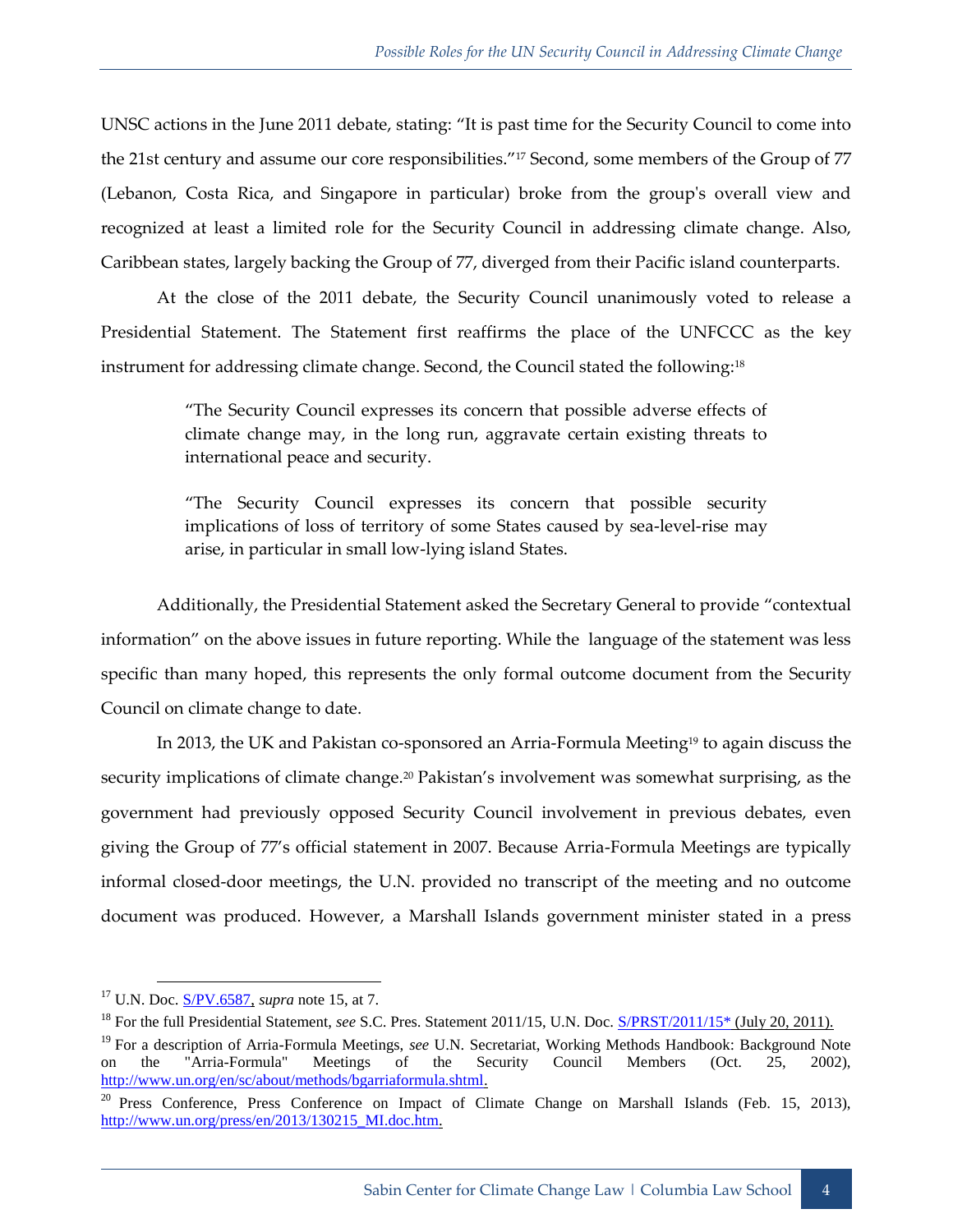conference afterwards that Russia and China (along with the majority of the Group of 77) again dismissed any substantive Security Council action addressing climate change.<sup>21</sup>

Most recently, in June of 2015 the Security Council held another Arria-Formula Meeting,<sup>22</sup> this time co-sponsored by Spain and Malaysia, discussing the role of climate change as a threat multiplier.<sup>23</sup> The debate reflected similar ideological divides as before, with the United States, the EU, and Pacific island nations supporting a role for the Security Council in addressing climate change. The U.S. and EU<sup>24</sup> focused primarily on the role of climate change as a threat multiplier, while Pacific SIDS<sup>25</sup> presented a more urgent and stark reality – climate change actively affects their citizens in the form of increased weather events, salinization of drinking water, and sea level rise. Interestingly, many African states broke from the G77, arguing that desertification and heat waves created economic and social disruption that creates a breeding ground for recruitment into radical organizations, such as Boko Haram. While Russia tentatively recognized that climate change might present some security threats, both Russia and China opposed Security Council consideration of the issue.

## <span id="page-8-0"></span>**B. What actions can and should the Security Council take with regard to climate change?**

This section will analyze the U.N. Charter and a growing body of literature discussing the possible role of the Security Council with respect to climate change. After providing basic

<sup>21</sup> For additional news coverage of the Arria-Formula Meeting in 2013, *see* Flavia Krause-Jackson, *Climate Change's Links to Conflict Draws UN Attention*, Bloomberg Business (Feb. 15, 2013, 3:18 PM), [http://www.bloomberg.com/news/articles/2013-02-15/climate-change-s-links-to-conflict-draws-un-attention;](http://www.bloomberg.com/news/articles/2013-02-15/climate-change-s-links-to-conflict-draws-un-attention) *see also* Edith M. Lederer, *Islands want UN to see Climate as Security Threat*, Associated Press (Feb. 15, 2013, 11:19 PM), [http://www.usatoday.com/story/news/world/2013/02/15/islands-un-climate-security/1924331/.](http://www.usatoday.com/story/news/world/2013/02/15/islands-un-climate-security/1924331/)

<sup>&</sup>lt;sup>22</sup> For a complete write up of the event, including details beyond the released official statements, *see* Dane Warren and Nathan Utterback, *United Nations Security Council Holds Special Meeting on Climate Change*, Sabin Center for Climate Change Law, CLIMATE LAW BLOG (July 7, 2015), [http://blogs.law.columbia.edu/climatechange/2015/07/07/united-nations-security-council-holds-special-meeting-on](http://blogs.law.columbia.edu/climatechange/2015/07/07/united-nations-security-council-holds-special-meeting-on-climate-change/#more-3336)[climate-change/#more-3336.](http://blogs.law.columbia.edu/climatechange/2015/07/07/united-nations-security-council-holds-special-meeting-on-climate-change/#more-3336)

<sup>&</sup>lt;sup>23</sup> Permanent Mission of Spain to the United Nations, Climate Change,<http://www.spainun.org/climatechange/> (last visited July 14, 2015).

<sup>&</sup>lt;sup>24</sup> H.E. Mr. Thomas Mayr Harting, Head of Delegation, Del. of the [European Union](http://www.spainun.org/wp-content/uploads/2015/07/European-Union_CC_201506.pdf) to the U.N., Open Arria-Formula meeting on the role of Climate Change as a threat multiplier for Global Security (June 30, 2015).

<sup>&</sup>lt;sup>25</sup> Robert Gabu Aisi, Permanent Rep. of [Papua N.G.](http://www.spainun.org/wp-content/uploads/2015/07/Papua-New-Guinea_CC_201506.pdf) to the United Nations, Statement for Security Council Open Arria-Formula meeting on the role of Climate Change as a threat multiplier for Global Security (June 30, 2015).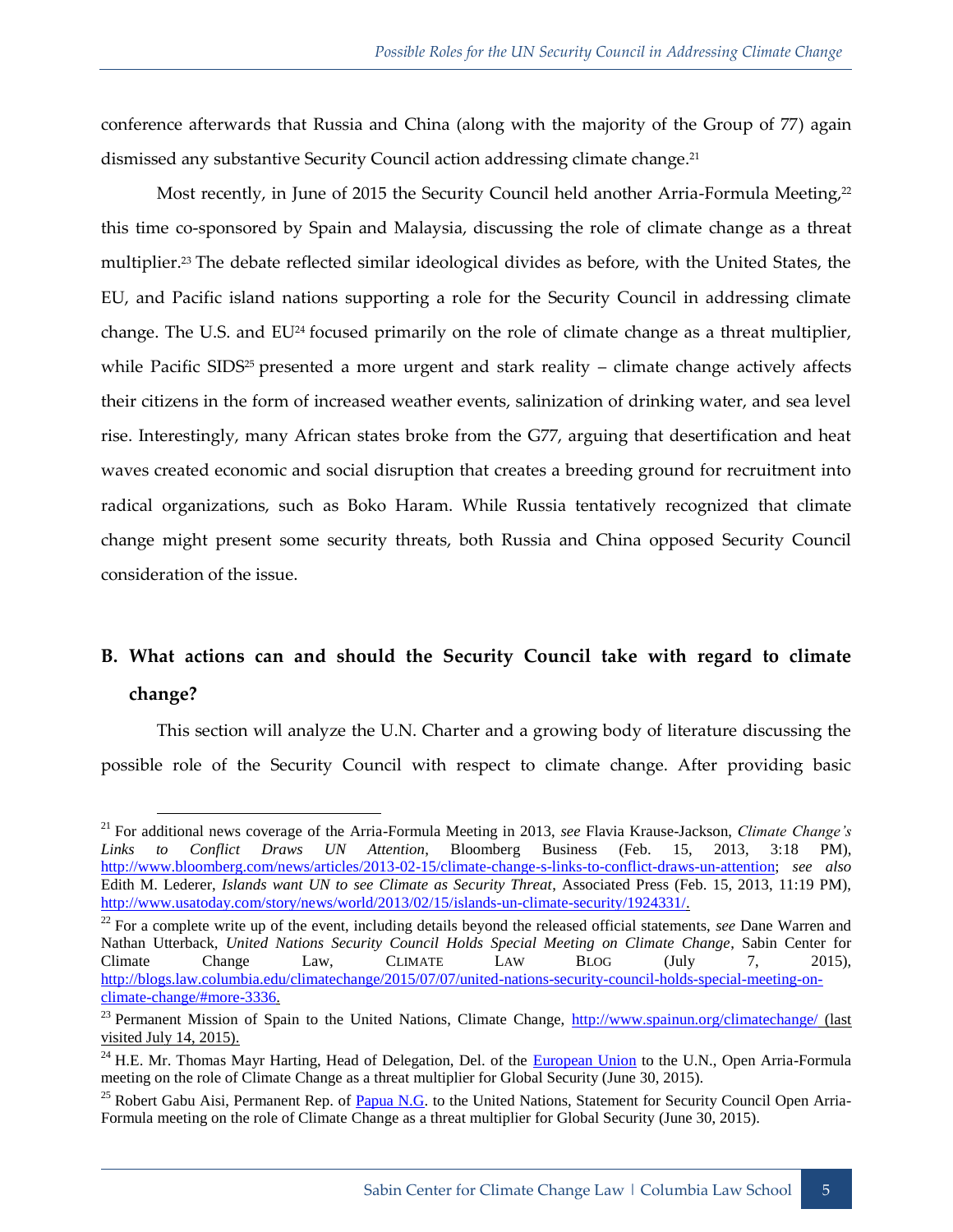information about the structure of the Council, this section will consider whether climate change falls under the mandate of the Security Council and what actions the Council could theoretically take. In response to perceived failures of the multilateral process, many commenters have argued that the Security Council could theoretically play a significant role in addressing climate change under the umbrella of a security threat.<sup>26</sup> Commenters often frame Security Council involvement as "securitization" of the issue.<sup>27</sup>

To begin, the Security Council is primarily responsible for the maintenance of international peace and security. <sup>28</sup> The Council is made up of fifteen voting members, including the five permanent members (United States, United Kingdom, France, Russia, and China).<sup>29</sup> The General Assembly elects the remaining ten members on a rotating basis, considering the members' contribution to the maintenance of international peace and security and equitable geographic distribution.

All decisions of the Security Council require nine affirmative votes, including the concurring votes of all permanent members (effectively giving veto power to permanent members).<sup>30</sup> The voting requirements have been interpreted to allow the passage of a decision or Resolution notwithstanding abstention from a permanent member (so long as the measure still gets nine affirmative votes). The Security Council has the power to pass Resolutions binding as a matter of international law on all members of the U.N.<sup>31</sup>

<sup>26</sup> For a thorough description of the failures of the existing regimes, *see* Alexandra Knight, Note, *[Global Environmental](http://www.nyulawreview.org/sites/default/files/pdf/NYULawReview-80-5-Knight.pdf)  [Threats: Can the Security Council Protect Our Earth?](http://www.nyulawreview.org/sites/default/files/pdf/NYULawReview-80-5-Knight.pdf)*, 80 N.Y.U. L. REV. 1549, 1553 (2005).

<sup>27</sup> For a full and thorough discussion of securitization theory and climate change, see Shirley Scott, *[The Securitization of](http://onlinelibrary.wiley.com/doi/10.1111/reel.12008/full)  [Climate Change in World Politics: How Close have we come and would Full Securitization Enhance the Efficacy of](http://onlinelibrary.wiley.com/doi/10.1111/reel.12008/full)  [Global Climate Change Policy?](http://onlinelibrary.wiley.com/doi/10.1111/reel.12008/full)*, 21 RECIEL 220, (2012). For an in depth statistical model of securitization of climate change, see INGRID BOAS, CLIMATE MITIGATION AND SECURITY: SECURITISATION AS A STRATEGY IN CLIMATE CHANGE POLITICS, (Routledge 2015).

 $28$  U.N. Charter art. 24, para. 1.

 $^{29}$  U.N. Charter art. 23, para. 1.

<sup>30</sup> U.N. Charter art. 27. para. 2-3.

 $31$  U.N. Charter art. 25.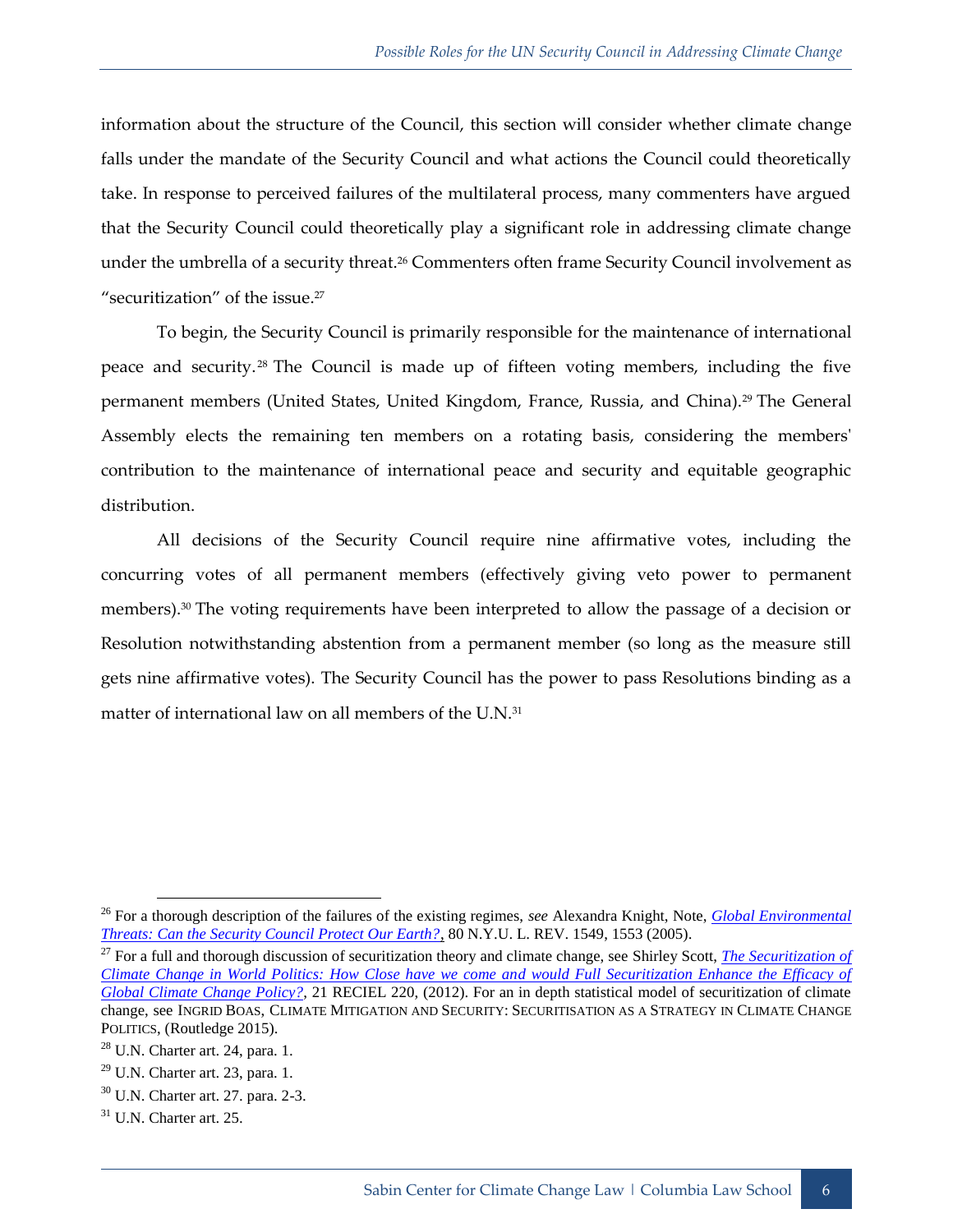## <span id="page-10-0"></span>*1. Does Climate Change Fall Under the Mandate of the Security Council?*

Most of the literature begins by examining the factual link between climate change and security issues, discussing sea-level rise, food and water insecurity, etc. This memo assumes the factual link and proceeds to examine the legal connection between the two. As noted above, the Security Council is primarily responsible for the maintenance of international peace and security. Under Article 2.7 of the Charter, the Security Council may not intervene in the purely domestic affairs of states.<sup>32</sup> Thus, the Council must first determine that climate change represents a threat to international peace and security in order to take any action; a task left entirely to the discretion of the Council. <sup>33</sup> This section will consider the legal and historical framework of such a determination. The following section will cover the actions available to the Security Council as provided by the U.N. Charter and various commenters.

The determination of what constitutes a threat to peace and security falls entirely to the Council itself under Article 39 of the Charter. The Council can determine either a "threat to peace", "breach of peace", or "act of aggression." In practice, the UNSC has nearly always declared a "threat to peace" (the most malleable option). $34$  Commenters have suggested that the language of the charter ("threat to peace") was left intentionally vague by the drafters to give the Security Council flexibility.<sup>35</sup> Despite the lack of oversight, the Council often strains to frame topics within an international peace and security context.<sup>36</sup> The U.N. Charter provides only that the Security Council must act within the "Purpose and Principles of the United Nations" <sup>37</sup> and most commenters believe that the only true limitation on an Article 39 determination comes from the voting politics of the Council.<sup>38</sup>

<sup>32</sup> U.N. Charter art. 2, para. 7.

<sup>33</sup> U.N. Charter art. 39.

<sup>&</sup>lt;sup>34</sup> See Christine Gray, THE USE OF FORCE IN INTERNATIONAL LAW ORDER 606 (Cambridge University Press, 2nd ed. 2004).

<sup>35</sup> Darragh Conway provides a helpful and lengthy discussion of the limitations on the Security Council. *See* Darragh Conway, *[The United Nations Security Council and Climate Change: Challenges and Opportunities](http://www.researchgate.net/publication/228747778_The_United_Nations_Security_Council_and_climate_change_Challenges_and_opportunities)*, 1 Climate Law 375 (2010).

<sup>&</sup>lt;sup>36</sup> See S.C. Res. 794, U.N. Doc. **S/RES/794** (1992) (Dec. 5, 1992), in which the Security Council intervened in a civil war in Somalia by framing the issue around the impact on international security (refugees, etc.).

 $37$  U.N. Charter art. 24, para. 2.

<sup>&</sup>lt;sup>38</sup> Michael Wood, The U.N. Security Council and International Law, Lecture delivered at Hersch Lauterpacht Memorial Lectures, Cambridge, UK (Nov. 8, 2006).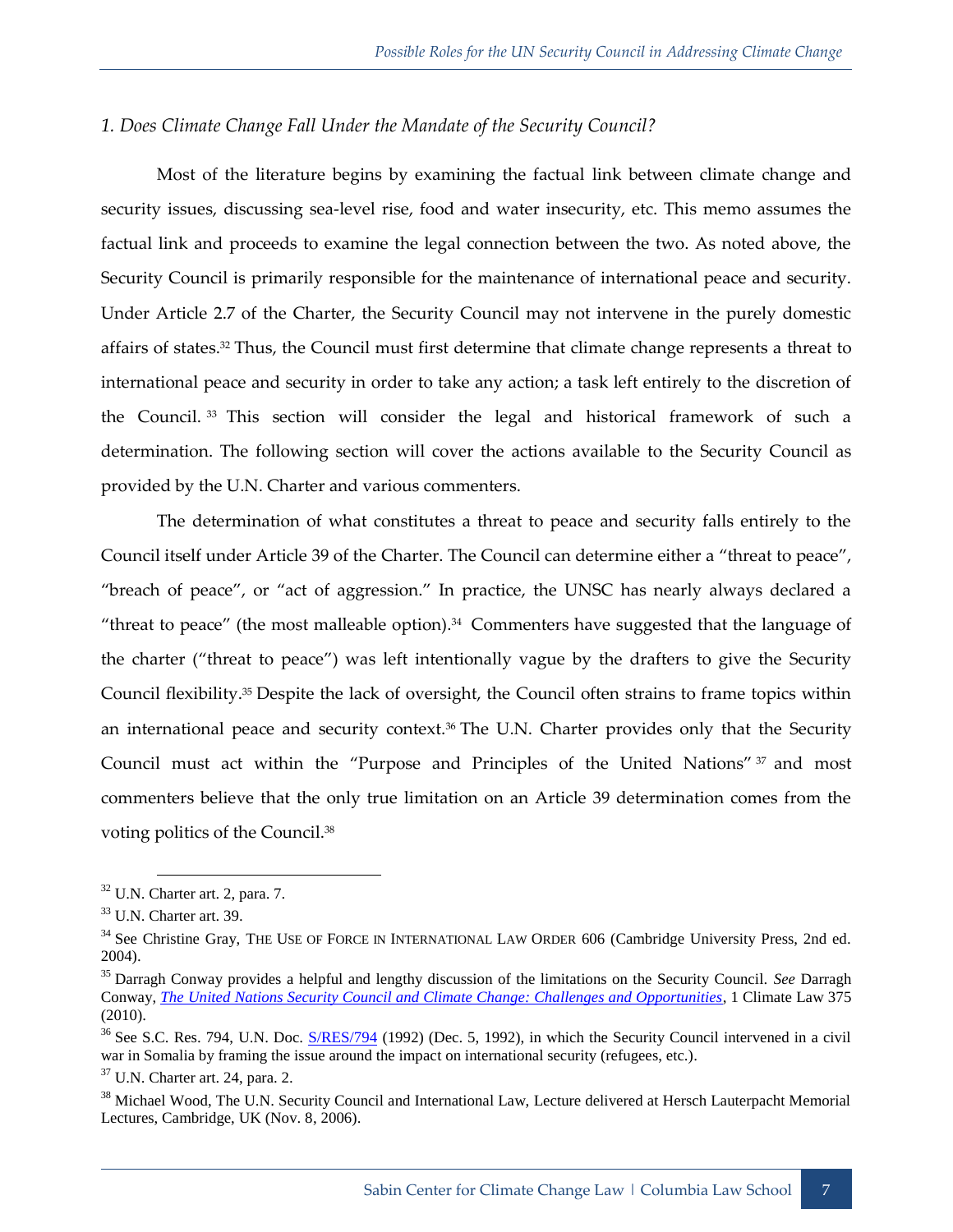The Security Council historically limited its activities to discrete military conflicts. Since the end of the Cold War, the Security Council has expanded its reach to consider a variety of new issues, including human security concerns, humanitarian conflicts, and health crises.<sup>39</sup> The Security Council recently passed a resolution expressing concern over HIV/AIDS, a distinctly non-military topic (something supporters of UNSC action on climate change pointed out in the 2007 and 2011 debates).  $40$  The Security Council has also taken quasi-legislative actions in two particular instances.<sup>41</sup>

Many commenters have pointed out the distinction between state security and human security. As noted previously, the Security Council has expanded its reach since the end of the Cold War. In 1992, the President of the Security Council stated, "The absence of war and military conflicts amongst States does not in itself ensure international peace and security. The non-military sources of instability in the economic, social, humanitarian and ecological fields have become threats to peace and security."<sup>42</sup>

While inter-state conflict as a result of climate change is surely relevant, commenters have argued that the threats from sea-level rise and food insecurity most naturally fall under the umbrella of human security.<sup>43</sup> The concept of human security seems to elude definition but many commenters have discussed the links between human security, climate change, and the UNSC.<sup>44</sup> One commenter noted that human security played only a minor role in the 2007 UNSC debate and increased in importance in 2011.<sup>45</sup> Finally, one author has noted a somewhat disturbing trend

 $39$  For a thorough treatment of the historical developments that have led to the expansion of the role of the Security Council, *see* [Sindico,](http://papers.ssrn.com/sol3/papers.cfm?abstract_id=1013186) *supra* note 4, at 29.

<sup>40</sup> S.C. Res. 1308, UN Doc. [S/RES/1308](http://www.un.org/en/ga/search/view_doc.asp?symbol=S/RES/1308(2000)) (2000) (July 17, 2000); S.C. Res. 1983, UN Doc. [S/RES/1983](http://www.un.org/en/ga/search/view_doc.asp?symbol=S/RES/1983(2011)) (2011) (June 7, 2011).

<sup>&</sup>lt;sup>41</sup> S.C. Res. 1373, UN Doc. [S/RES/1373](http://www.un.org/en/ga/search/view_doc.asp?symbol=S/RES/1373(2001)) (2001) (Sept. 28, 2001) on anti-terrorism; S.C. Res. 1540, UN Doc. [S/RES/1540](http://www.un.org/en/ga/search/view_doc.asp?symbol=S/RES/1540(2004)) (2004) (Apr. 28, 2004) on non-proliferation of nuclear weapons.

<sup>&</sup>lt;sup>42</sup> S.C. Pres. Statement 1992/23500, U.N. Doc.  $\frac{S/23500}{S}$  at 3 (Jan. 31, 1992).

<sup>43</sup> *See* ROSEMARY RAYFUSE, SHIRLEY V. SCOTT*,* INTERNATIONAL LAW IN THE ERA OF CLIMATE CHANGE 234 (Edward Elger 2012). For a helpful diagram of state vs. human security, *see* MIZAR KAHN, TOWARD A BINDING CLIMATE CHANGE ADAPTATION REGIME: A PROPOSED FRAMEWORK 121 Fig.6.1 (Routledge 2014).

<sup>&</sup>lt;sup>44</sup> See Rayfuse and Scott, *supra* note 43, at 234. See also Trina Ng, **[Safeguarding Peace and Security](http://jcsl.oxfordjournals.org/content/15/2/275.full.pdf+html) in our Warming** *[World: A Role for the Security Council](http://jcsl.oxfordjournals.org/content/15/2/275.full.pdf+html)*, 15 J Conflict Security Law 275 (2010); *see also* Cinnamon P. Carlarne, *Risky Business: The Ups and Downs of Mixing Economics, Security and Climate Change*, 10 Mel. J. Int'l L. 439 (2009).

<sup>45</sup> Hitoshi Nasu, *[The Place of Human Security in Collective Security](http://jcsl.oxfordjournals.org/content/early/2012/09/25/jcsl.krs026.full.pdf+html)*, 18 J Conflict Security Law 1, 15 (2013).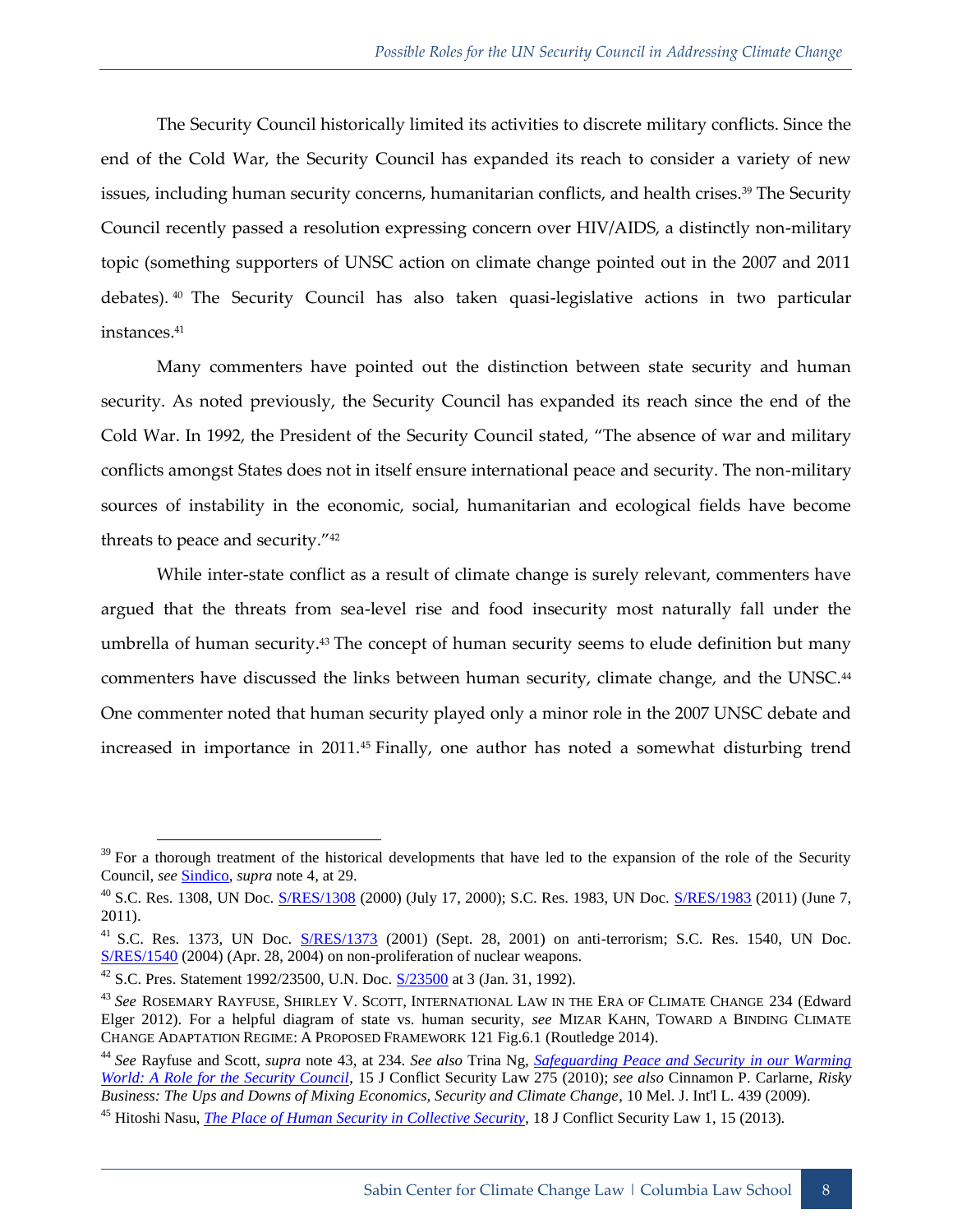shifting the focus away from human security (namely on citizens of less developed countries) and onto a potential refugee crisis for developed nations.<sup>46</sup>

In order to exercise any authority, the Security Council must determine that the mandate of the Council covers climate change. Christina Voigt explores three ways to do so: $47$  (1) A dynamic interpretation of Article 39 arguing that climate change impacts peace and security within the context of social and economic stability; (2) Focusing on the impact of climate change on human rights, including sea level rise, food security, etc.; (3) Breach of an essential international law obligation, either under the UNFCCC or customary international law. Seemingly all commenters agree that Chapter VII of the U.N. Charter would not need revision to accomplish this task – the only question is whether the Council will chose to expand its interpretation of Article 39 to include climate change.<sup>48</sup> After placing climate change within the mandate of the Council, the UNSC could then consider possible enforcement measures.

## <span id="page-12-0"></span>*2. Enforcement Mechanisms of the Security Council*

The academic literature on this subject generally divides the possible role of the Security Council into two categories.<sup>49</sup> First, the Council could limit its action to direct, actual, or threatened conflicts caused in part or in full by climate change. This approach is typically considered briefly in the literature because no one doubts the mandate of the Council to address these conflicts, just as they would any other conflict regardless of the root cause.<sup>50</sup> Second and more controversially, the Security Council could find a threat to international peace and security and utilize its enforcement

<sup>&</sup>lt;sup>46</sup> JANE MCADAM, CLIMATE CHANGE, FORCED MIGRATION, AND INTERNATIONAL LAW 5 (Oxford University Press, 2012).

<sup>&</sup>lt;sup>47</sup> The following book chapter provides an excellent overview of the legal framework tying climate change to the Security Council. *See* Chirstina Voigt, *[Security in a "Warming World": Competences of the U.N. Security Council for](http://www.uio.no/studier/emner/jus/jus/JUS5911/v14/undervisningsmateriale/security-in-a-warming-world-final.pdf)  [Preventing Dangerous Climate Change](http://www.uio.no/studier/emner/jus/jus/JUS5911/v14/undervisningsmateriale/security-in-a-warming-world-final.pdf)*, in SECURITY: A MULTIDISCIPLINARY NORMATIVE APPROACH 297-303 (Cecilia M. Bailliet ed., 2009).

<sup>48</sup> *See* Rayfuse and Scott, *supra* note 43, at 230.

<sup>49</sup> *Id.* at 230. *See also* VESSELIN POPOVSKI AND TRUDY FRASER, THE SECURITY COUNCIL AS GLOBAL LEGISLATOR 224- 240 (Routledge, 2014).

<sup>&</sup>lt;sup>50</sup> Some commenters have argued that the Security Council has already done so in responding to a food crisis in Somalia that was perhaps exacerbated by climate change, S.C. Res. 794, U.N. Doc.  $S/RES/794$  (1992) (Dec. 5, 1992), and by responding to Iraq's destruction of Kuwaiti environmental resources, S.C. Res. 687, U.N. Doc. [S/Res/687](http://www.un.org/en/ga/search/view_doc.asp?symbol=S/RES/687(1991)) (1991) (Apr. 3, 1991). Shirley Scott and Roberta Andrade, *[The Global Response to Climate Change: Can the Security Council](http://www.academia.edu/11935688/with_Shirley_V._Scott_The_Global_Response_to_Climate_Change_Can_the_Security_Council_Assume_a_Lead_Role)  [Assume a Lead Role?](http://www.academia.edu/11935688/with_Shirley_V._Scott_The_Global_Response_to_Climate_Change_Can_the_Security_Council_Assume_a_Lead_Role)*, 18 Brown Journal of World Affairs 215, 221 (2011).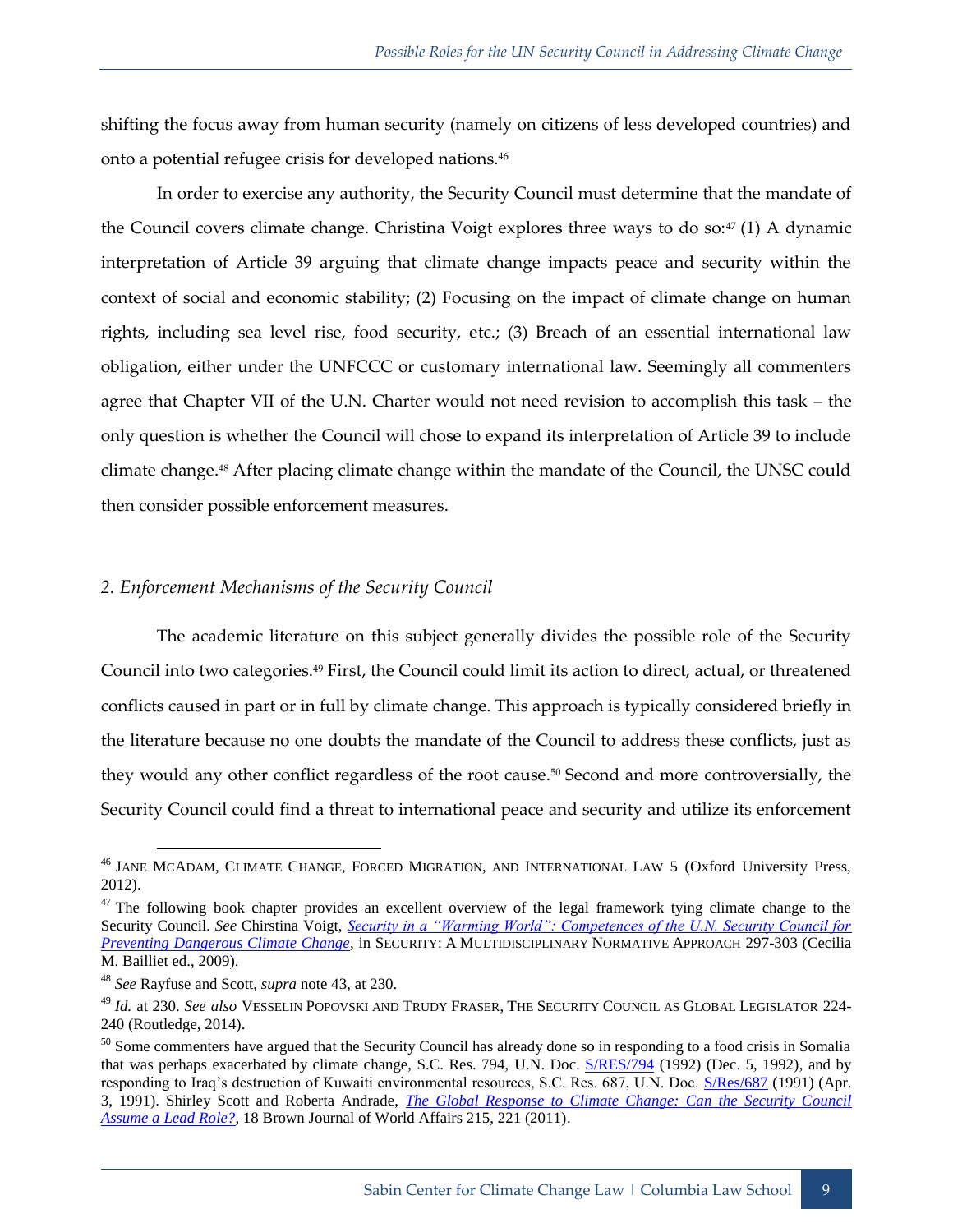powers under Chapter VII of the U.N. Charter to coerce states to mitigate or adapt to climate change.

#### "Soft" Compliance Measures:

Before finding a threat to peace and security under Article 39, the Council could take preliminary actions under Chapter VI of the Charter. Under Chapter VI, the Council may investigate issues that could pose a threat to international peace and security in the future (Article 34), call for a peaceful settlement of a dispute by arbitration (Article 33.2) and make recommendations to dispute parties (Article 38). The literature often spends very little time on these possibilities, focusing instead on the more coercive (and controversial) measures under Chapter VII.

If the Security Council finds a "threat to peace" under Article 39 of the Charter, they could take a number of actions to mitigate climate change under Chapter VII. First, the Council can call upon member states to comply with any provisional measures imposed under Article 40 in order to "prevent an aggravation of the situation." <sup>51</sup> Such provisional measures have traditionally included calling upon member states to withdraw armed forces, cease hostilities, and observe ceasefires. <sup>52</sup> In the case of climate change, the Security Council could potentially use its Article 40 power to urge states to ratify certain treaties, or comply with their obligations under an existing treaty. <sup>53</sup> While technically non-binding, the Council often utilizes Article 40 as a normative compliance tool before resorting to sanctions (Article 41) or authorizing the use of force (Article 42).

Going further, some commenters have advocated for the Council to issue a Resolution condemning the actions of member states.<sup>54</sup> While condemnations also do not carry binding weight, Voigt suggests that they could pull member states towards compliance. Voigt goes on to posit that the Council could also ask the ICJ to issue non-binding advisory opinions to determine

<sup>51</sup> U.N. Charter art. 40.

 $52$  Repertoire of the Practice of the Security Council, Article 40 – Provisional Measures to Prevent the Aggravation of a Situation, [http://www.un.org/en/sc/repertoire/actions.shtml#rel2.](http://www.un.org/en/sc/repertoire/actions.shtml#rel2)

<sup>53</sup> Christopher K. Penny, *Greening the Security Council: Climate Change as an Emerging "Threat to International Peace and Security"*, 7 Intl Environ Agreements 35, 53-54 (2007).

<sup>54</sup> *See* [Voigt,](http://www.uio.no/studier/emner/jus/jus/JUS5911/v14/undervisningsmateriale/security-in-a-warming-world-final.pdf) *supra* note 47, at 310.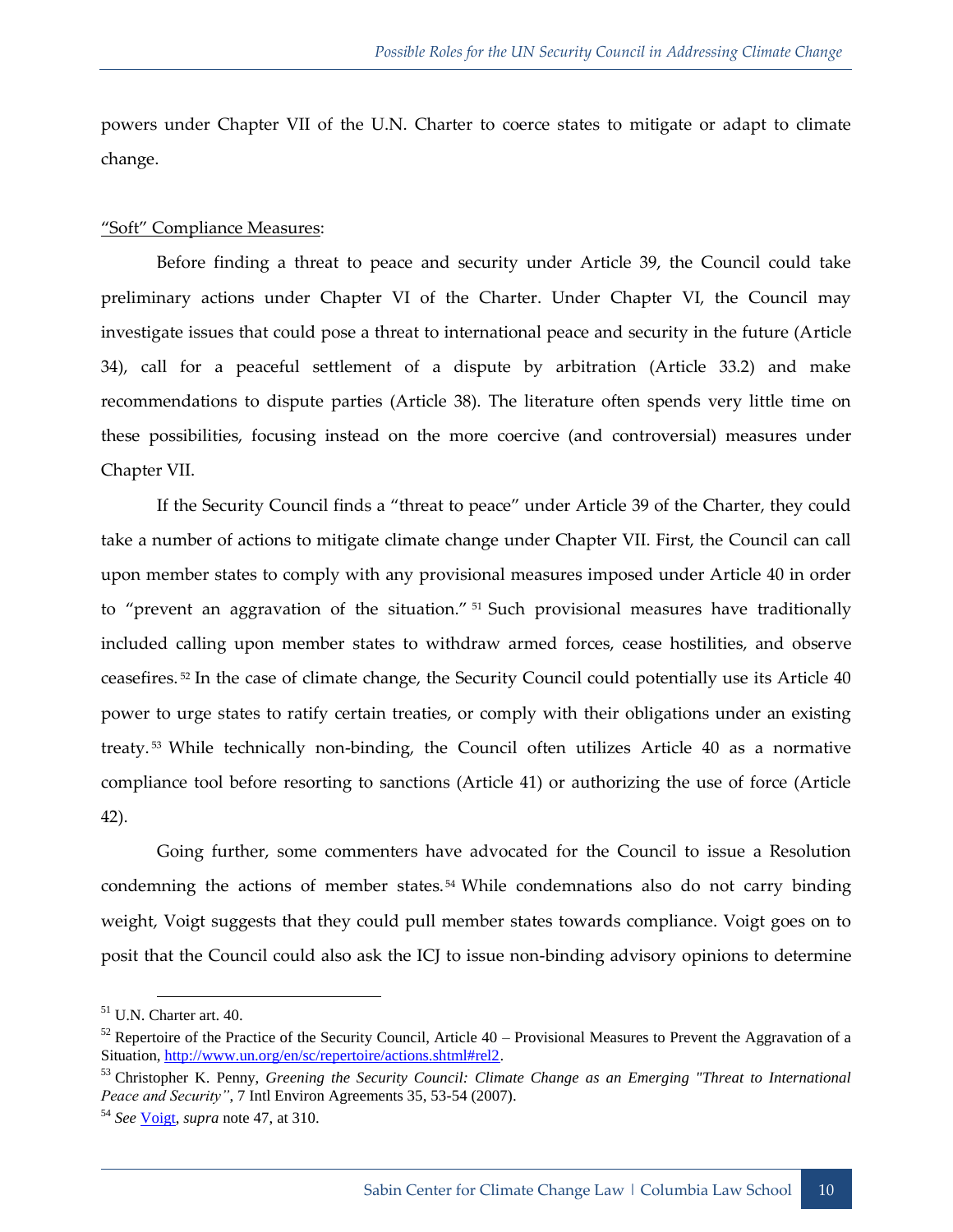whether a state has breached its international obligations (UNFCCC or otherwise) and thereby normatively induce compliance.<sup>55</sup>

#### "Hard" Compliance Measures:

Perhaps most well-known among the Security Council's powers is the authority to impose economic/diplomatic sanctions (Article 41) and authorize the use of force (Article 42). Additionally, the Council has recently utilized quasi-legislative actions (Resolutions 1373 and 1540 discussed below). This section will first consider economic and diplomatic sanctions under Article 41 of the Charter. Many commenters have advocated for the Council's use of economic sanctions (or the other strategies listed) as a tool to induce compliance with UNFCCC commitments, improving upon the Kyoto Protocol's perceived weak compliance scheme.<sup>56</sup>

If the Security Council found a threat to peace, it could impose economic and diplomatic sanctions to force states to reduce emissions (either based on UNFCCC targets or some entirely new standard created by the Council). Economic sanctions could take a variety of forms, including: breaking off or restricting economic ties, blocking imports and exports, and freezing assets.<sup>57</sup> Functionally, the Council would pass a Resolution requiring member states to impose the given sanctions.<sup>58</sup> Some commenters have also noted that the Security Council has expanded the role of sanctions against private individuals in recent years.<sup>59</sup> Instead of using economic sanctions directly against a non-compliant government, the Council could directly sanction polluting industries or block the imports/exports of a particularly harmful product. Apart from the use of force, economic and diplomatic sanctions represent perhaps the strongest enforcement tool available to the UNSC. Notably, not all commenters support the use of economic sanctions to induce compliance. Early commenters rejected outright a role for the Security Council (including economic sanctions), $60$  and

<sup>-</sup><sup>55</sup> *Id.* at 310-311

<sup>56</sup> The following authors have discussed or advocated for this strategy: *See* [Conway,](http://www.researchgate.net/publication/228747778_The_United_Nations_Security_Council_and_climate_change_Challenges_and_opportunities) *supra* note 35; *see also* [Voigt,](http://www.uio.no/studier/emner/jus/jus/JUS5911/v14/undervisningsmateriale/security-in-a-warming-world-final.pdf) *supra* note 47; *see also* [Trina Ng,](http://jcsl.oxfordjournals.org/content/15/2/275.full.pdf+html) *supra* note 44.

<sup>57</sup> *See* [Voigt,](http://www.uio.no/studier/emner/jus/jus/JUS5911/v14/undervisningsmateriale/security-in-a-warming-world-final.pdf) *supra* note 47, at 300.

<sup>58</sup> U.N. Charter art. 41.

<sup>59</sup> *See* [Knight,](http://www.nyulawreview.org/sites/default/files/pdf/NYULawReview-80-5-Knight.pdf) *supra* note 26, at 1576.

<sup>60</sup> Catherine Tinker, *"Environmental Security" in the United Nations: Not a Matter for the Security Council*, 59 Tenn. L. Rev. 787 (1991).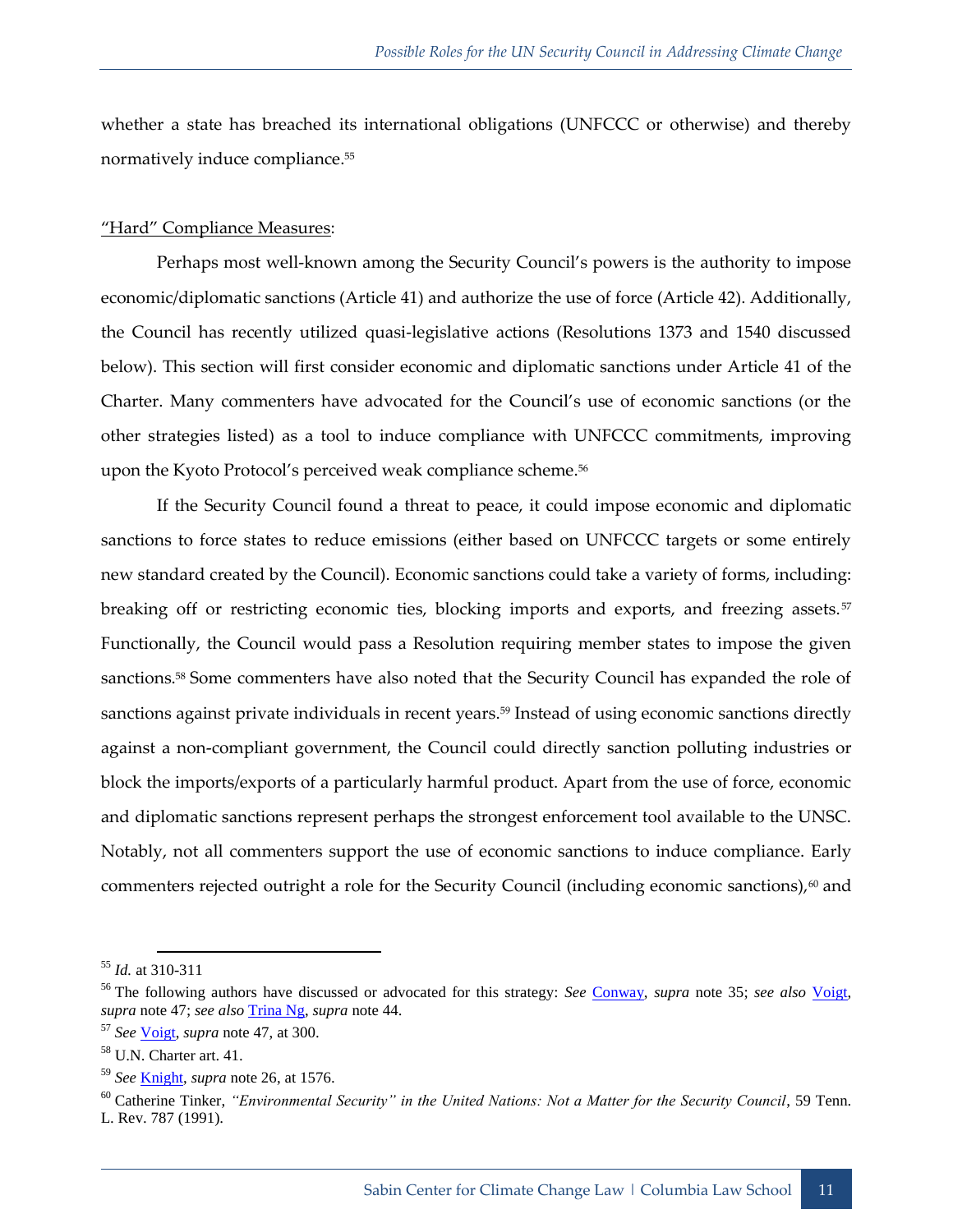a few scholars have noted that economic sanctions tend to harm the most vulnerable members of a country and could perhaps worsen environmental outcomes.<sup>61</sup>

The Security Council also retains the power to authorize the use of force as a matter of international law. $62$  Some commenters have noted the complex use of force problems that could arise in the wake of climate change, including whether a small island nation could claim that sealevel rise constitutes an "armed attack" within the meaning of the U.N. Charter.<sup>63</sup> Many others have considered whether the Security Council should enforce potential climate change Resolutions by authorizing the use of force – all resoundingly reject it on practical and moral grounds. Scholars often note the fear of using environmental harm as a justification for armed conflict.<sup>64</sup> Knight, for instance, argues that the use of military force runs counter to the objectives of environmental law as laid out in the Rio Principles. <sup>65</sup> Various commenters have discussed the creation of an environmental peacekeeping squad<sup>66</sup> (termed "green helmets"); the Security Council briefly considered and rejected it in the 2011 debate.

In recent years, the Council has taken an increasingly legislative role in dealing with international problems. In response to the September 11<sup>th</sup> attacks, the Security Council passed Resolution 1373,<sup>67</sup> requiring states to "criminalize terrorist financing, freeze terrorist funds, and deny safe haven to terrorists and their supporters."<sup>68</sup> It also required states to become a party to the relevant protocols and conventions combatting terrorism. The Council followed this up with Resolution 1540, which required states to take specific actions to prevent the proliferation of WMDs.<sup>69</sup> Both resolutions also created subsidiary bodies to monitor compliance and dealt with

<sup>61</sup> *Id.* at 794. *See also* [Knight,](http://www.nyulawreview.org/sites/default/files/pdf/NYULawReview-80-5-Knight.pdf) *supra* note 26, at 1581.

 $62$  U.N. Charter art. 42.

<sup>63</sup> *See* Rayfuse and Scott, *supra* note 43, at 236-240.

<sup>64</sup> *See* [Trina Ng,](http://jcsl.oxfordjournals.org/content/15/2/275.full.pdf+html) *supra* note 44, at 293-294; *see also* Shirley Scott, *[Climate Change and Peak Oil as Threats to](https://www.law.unimelb.edu.au/files/dmfile/download969f1.pdf) [International Peace and Security: Is it Time for the Security Council to Legislate?](https://www.law.unimelb.edu.au/files/dmfile/download969f1.pdf)*, 9 Melbourne JIL 495, 503 (2008); *see also* Tinker, *supra* Note 60.

<sup>65</sup> *See* [Knight,](http://www.nyulawreview.org/sites/default/files/pdf/NYULawReview-80-5-Knight.pdf) *supra* note 26, at 1563.

<sup>66</sup> Linda Malone, *["Green Helmets": A Conceptual Framework for Security Council Authority in Environmental](http://scholarship.law.wm.edu/cgi/viewcontent.cgi?article=1594&context=facpubs)  [Emergencies](http://scholarship.law.wm.edu/cgi/viewcontent.cgi?article=1594&context=facpubs)*, 17 Mich. J. Int'l L. 515 (1996).

<sup>&</sup>lt;sup>67</sup> S.C. Res. 1373, UN Doc. **S/RES/1373** (2001) (Sept. 28, 2001).

<sup>68</sup> *See* [Scott and Andrade,](http://www.academia.edu/11935688/with_Shirley_V._Scott_The_Global_Response_to_Climate_Change_Can_the_Security_Council_Assume_a_Lead_Role) *supra* note 50, at 221.

<sup>69</sup> S.C. Res. 1540, UN Doc. [S/RES/1540](http://www.un.org/en/ga/search/view_doc.asp?symbol=S/RES/1540(2004)) (2004) (Apr. 28, 2004).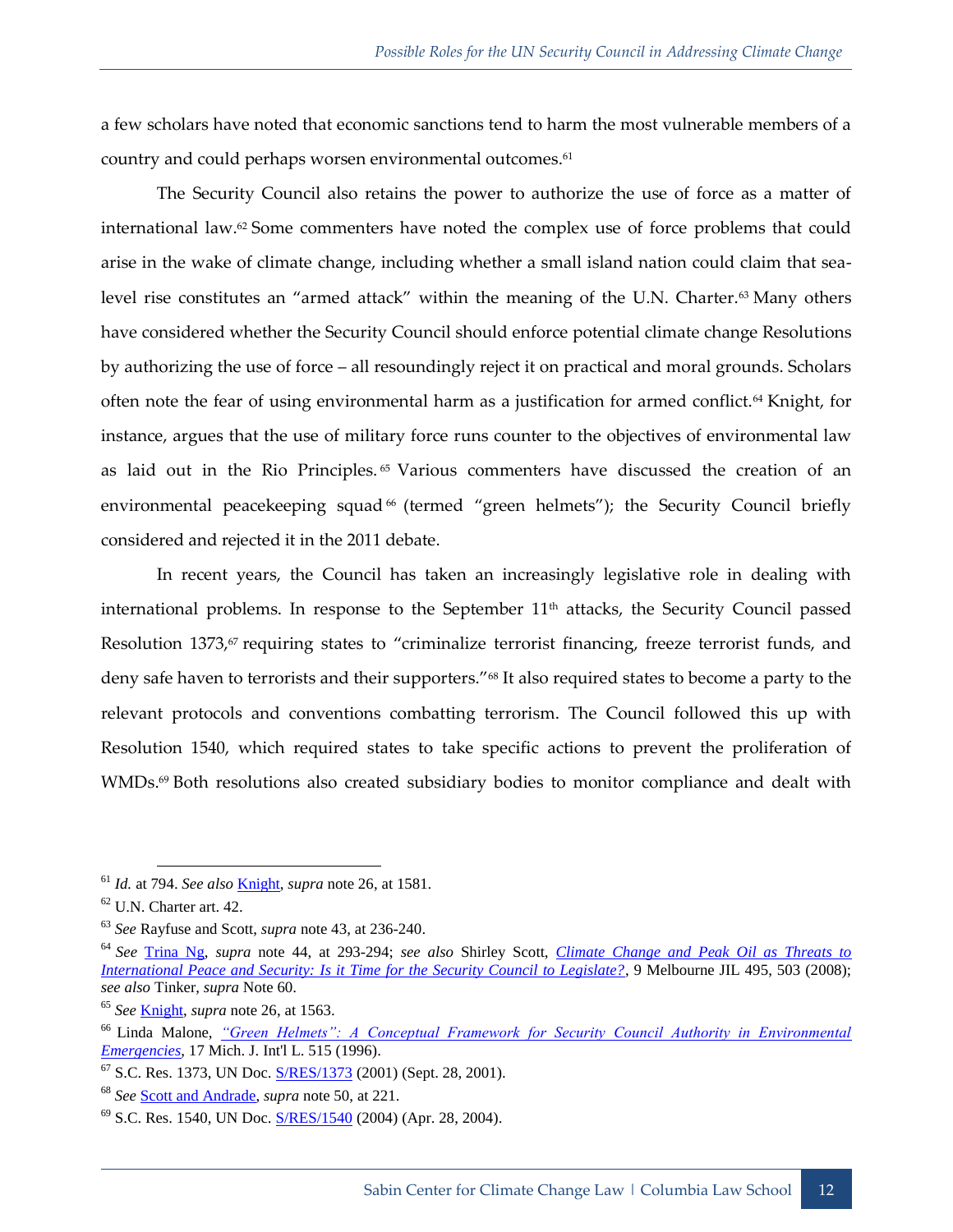global threats. While these quasi-legislative actions have been met with academic criticism<sup>70</sup> and have faced compliance issues, <sup>71</sup> they arguably set precedent for expanded UNSC action on climate change. The Security Council could theoretically use its newly developed legislative power to investigate climate change, enforce compliance with UNFCCC emissions obligations, or create entirely new obligations. Under the Charter, any Security Council obligations would effectively trump existing treaty obligations,<sup>72</sup> though it is important to note that the United States and other permanent members of the Council can veto any UNSC action.

Some scholars have noted the possibility of using the Security Council to directly fill the gaps left by existing UNFCCC obligations. One critique of the Kyoto Protocol system involves leakage of carbon producing industries into countries not covered by binding emissions targets. Conway and others argue that the Security Council could theoretically address the leakage problem by urging/requiring countries to ratify a new protocol or by simply imposing new obligations binding on all nations.<sup>73</sup> However, given concerns about institutional expertise and encroachment, most commenters have focused primarily on using the Council to improve compliance with the UNFCCC process.

Many scholars have also suggested that the Security Council should create a subsidiary body within the Council's auspices to provide information to the UNSC and monitor compliance with UNFCCC or other obligations.<sup>74</sup> Resolutions 1540 and 1373 discussed above provide precedent for this type of action. Penny argues that a subsidiary body could provide regular reports on climate change to the Council and conduct intrusive examinations of member states – a

<sup>70</sup> *See* Eric Rosand, *[The Security Council As "Global Legislator": Ultra Vires or Ultra](http://ir.lawnet.fordham.edu/cgi/viewcontent.cgi?article=1964&context=ilj) Innovative?*, 28 Fordham Int'l L.J. 542, 544 (2005).

 $^{71}$  EDWARD C LUCK, U.N. SECURITY COUNCIL: PRACTICE AND PROMISE 106 (Routledge 2006).

 $<sup>72</sup>$  U.N. Charter art. 103. The text specifically states: "In the event of a conflict between the obligations of the Members</sup> of the United Nations under the present Charter and their obligations under any other international agreement, their obligations under the present Charter shall prevail." This has been interpreted to mean that Security Council obligations under the Charter would prevail over existing obligations under any treaty. For a full discussion of the "Supremacy Clause", *see* Rain Liivoja, *[The Scope of the Supremacy Clause of the United Nations Charter](http://works.bepress.com/rain_liivoja/6/)*, 57 ICLQ 583, 585 (2008).

<sup>73</sup> *See* [Conway,](http://www.researchgate.net/publication/228747778_The_United_Nations_Security_Council_and_climate_change_Challenges_and_opportunities) *supra* note 35, at 387. Conway points out that forcing ratification presents "consent to be bound" problems. *See also* [Knight,](http://www.nyulawreview.org/sites/default/files/pdf/NYULawReview-80-5-Knight.pdf) *supra* note 26, at 1561.

 $74$  Creation of a subsidiary body is allowed under U.N. Charter art. 29. For support for an "Environmental Security Council", *see* Penny, *supra* note 53, at 61.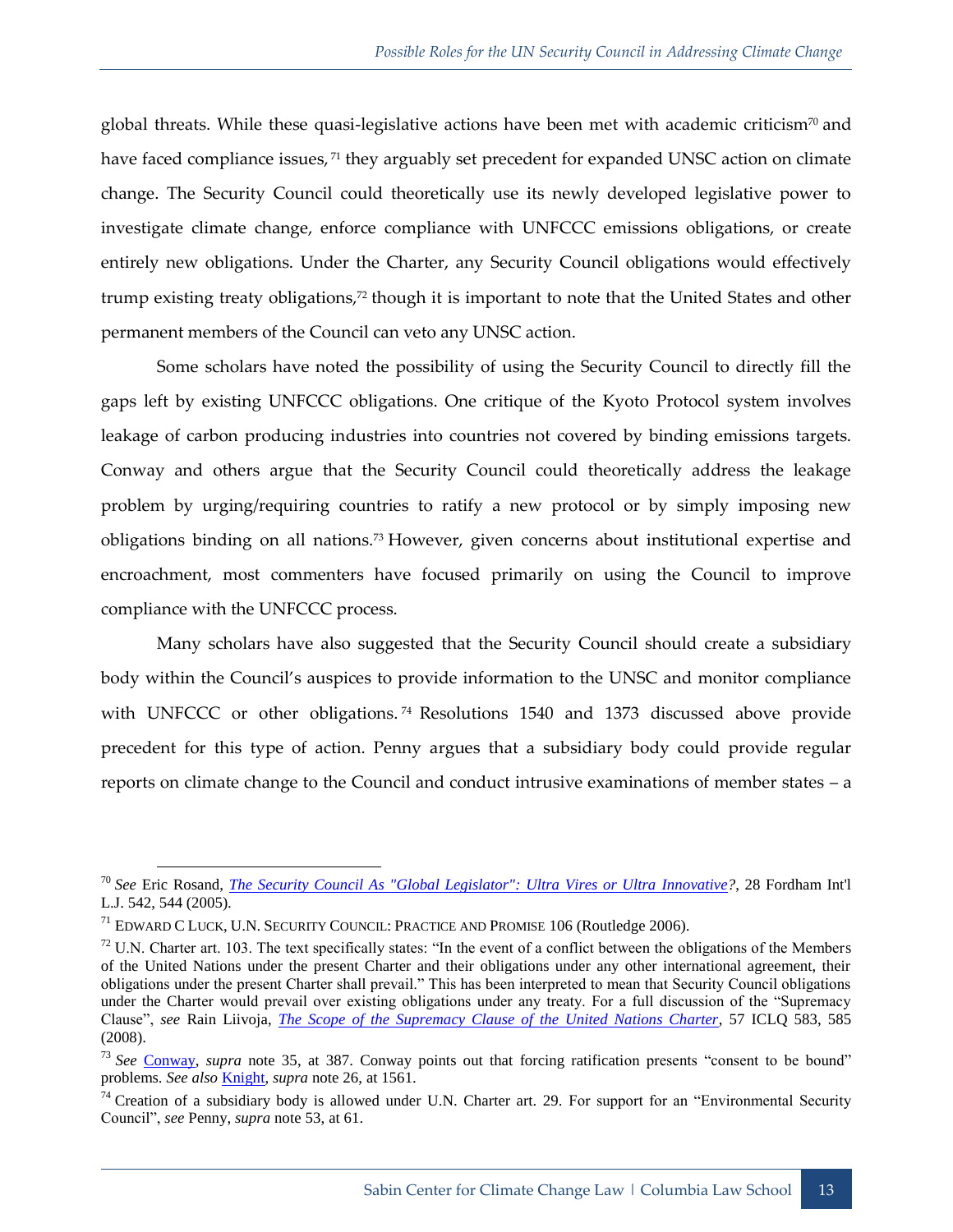power only the Security Council can vest.<sup>75</sup> A potential "Environmental Security Council" could bridge the gap between the Security Council and the UNFCCC, perhaps improving the legitimacy of the program.

Going even further than Penny, Conway examines the ways to unite the enforcement power of the Security Council with the targets and reporting mechanisms of the UNFCCC. The article discusses multiple strategies, including delegating compliance to a subsidiary organ created by the Council, delegating to a non-U.N. body, and allowing the UNFCCC to refer problematic compliance cases to the Council. Conway first discusses the possibility of creating a subsidiary organ to "act as the Compliance Panel's enforcement arm, leaving reporting, verification, monitoring and provision of assistance in the competent hands of the UNFCCC." As Conway notes, creating a compliance subsidiary would contain key flaws.

The power of the subsidiary to actually enforce compliance with UNFCCC targets is limited by the *delegatus non potest delegare* doctrine, which provides that the Security council must retain full control over the subsidiary's decisions, as well as the power to make *ex-post facto* changes to a decision.<sup>76</sup> Conway argues that this limitation, along with a perceived lack of good faith on the part of permanent members of the Council could undermine the effectiveness of a compliance subsidiary. Conway ultimately posits that the most sensible policy would allow the UNFCCC to retain its own reporting and compliance system and refer the most problematic cases to the Security Council.<sup>77</sup>

## <span id="page-17-0"></span>**C. Evaluation of the Security Council's Role in Addressing Climate Change**

This section will present some of the practical considerations facing potential Security Council participation, as discussed by various commenters.

<sup>75</sup> *Id*. at 61.

<sup>&</sup>lt;sup>76</sup> DANESH SAROOSHI, THE UNITED NATIONS AND THE DEVELOPMENT OF COLLECTIVE SECURITY: THE DELEGATION BY THE U.N SECURITY COUNCIL OF ITS CHAPTER VII POWERS 4 (Clarendon Press Oxford, 1999).

 $77$  Conway's article goes into great depth on the limitations on the power of the Security Council to delegate its authority and his own theoretical recommendation for combining the UNSC and the UNFCCC to induce compliance. *See* [Conway,](http://www.researchgate.net/publication/228747778_The_United_Nations_Security_Council_and_climate_change_Challenges_and_opportunities) *supra* note 35, at 398-407.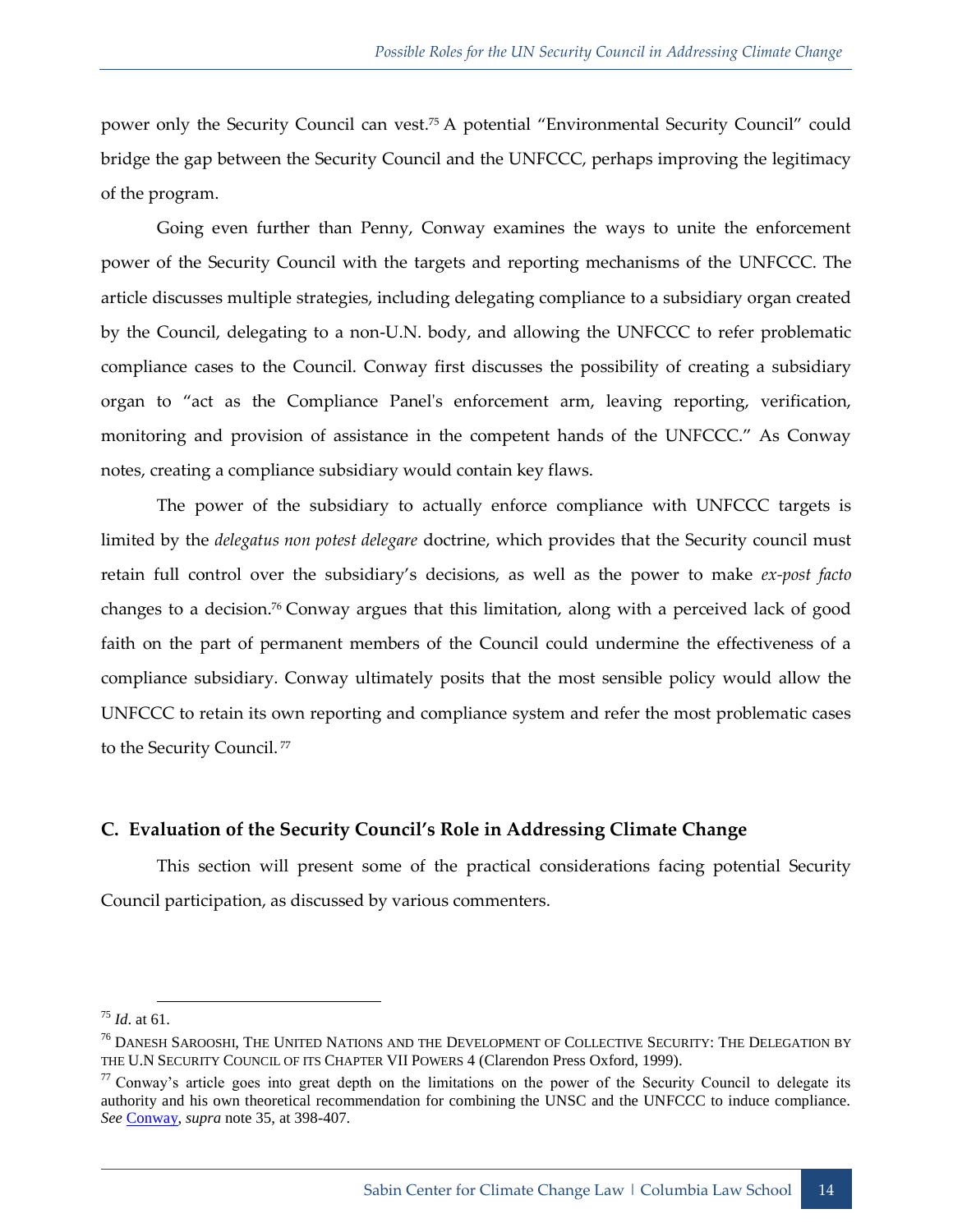Many early commenters rejected Security Council involvement in addressing climate change, arguing that the General Assembly and/or the UNFCCC should take the lead.<sup>78</sup> As the multilateral process showed signs of failure, scholars have recently reexamined their position, as discussed in the previous section. However, many of them still note substantial problems with allowing the Security Council to take a leading role on climate change.

As Shirley Scott argues, any Security Council effort to improve compliance with environmental targets could run into a legitimacy problem, especially given the controversy over the existing structure of the Council, leading many states to simply refuse to comply with onerous obligations or sanctions.<sup>79</sup> As Trina Ng points out, Security Council Resolutions are not selfexecuting and require implementation by member states, which could lead to compliance problems.<sup>80</sup> Many commenters have also noted the practical concerns. For instance, the permanent members of Security Council include the U.S., which is historically the largest emitter, and the only major state that never ratified the Kyoto Protocol; and China, which is now the largest emitter. Neither country is likely to allow the Security Council to police its emissions.<sup>81</sup>

Many of the articles and books cited herein take no firm position on Security Council involvement, but merely explore the legal options available. However, a small number of recent commenters explicitly reject Security Council involvement. Trudy Fraser suggests that because the Security Council has not had tremendous success inducing compliance on human security issues, it should act instead as a norm-setting body.<sup>82</sup> Others have argued that the Security Council should raise awareness but allow the General Assembly to lead.<sup>83</sup> Finally, one commenter agrees with Russia and China that Security Council action would only distract from the UNFCCC's prerogative.<sup>84</sup>

Finally, the Security Council has given no indication that it plans to take the kind of leading role in compliance that many have advocated for. In the 2011 Presidential Statement, the Council

<sup>78</sup> Catherine Tinker, *supra* note 53.

<sup>79</sup> [Scott,](https://www.law.unimelb.edu.au/files/dmfile/download969f1.pdf) *supra* note 64, at 510-511.

<sup>80</sup> [Trina Ng,](http://jcsl.oxfordjournals.org/content/15/2/275.full.pdf+html) *supra* note 44, at 289.

<sup>81</sup> *Id.* at 298-300.

<sup>82</sup> *See* Popovski and Fraser, *supra* note 49, at 237.

<sup>&</sup>lt;sup>83</sup> Benoit Mayer, The International Legal Challenges of Climate-Induced Migration: Proposal for an International Legal Framework, 22 Colo. J. Int'l Envlt. L. & Pol'y 357, 411 (2011).

<sup>84</sup> Spence, *supra* note 10, at 177.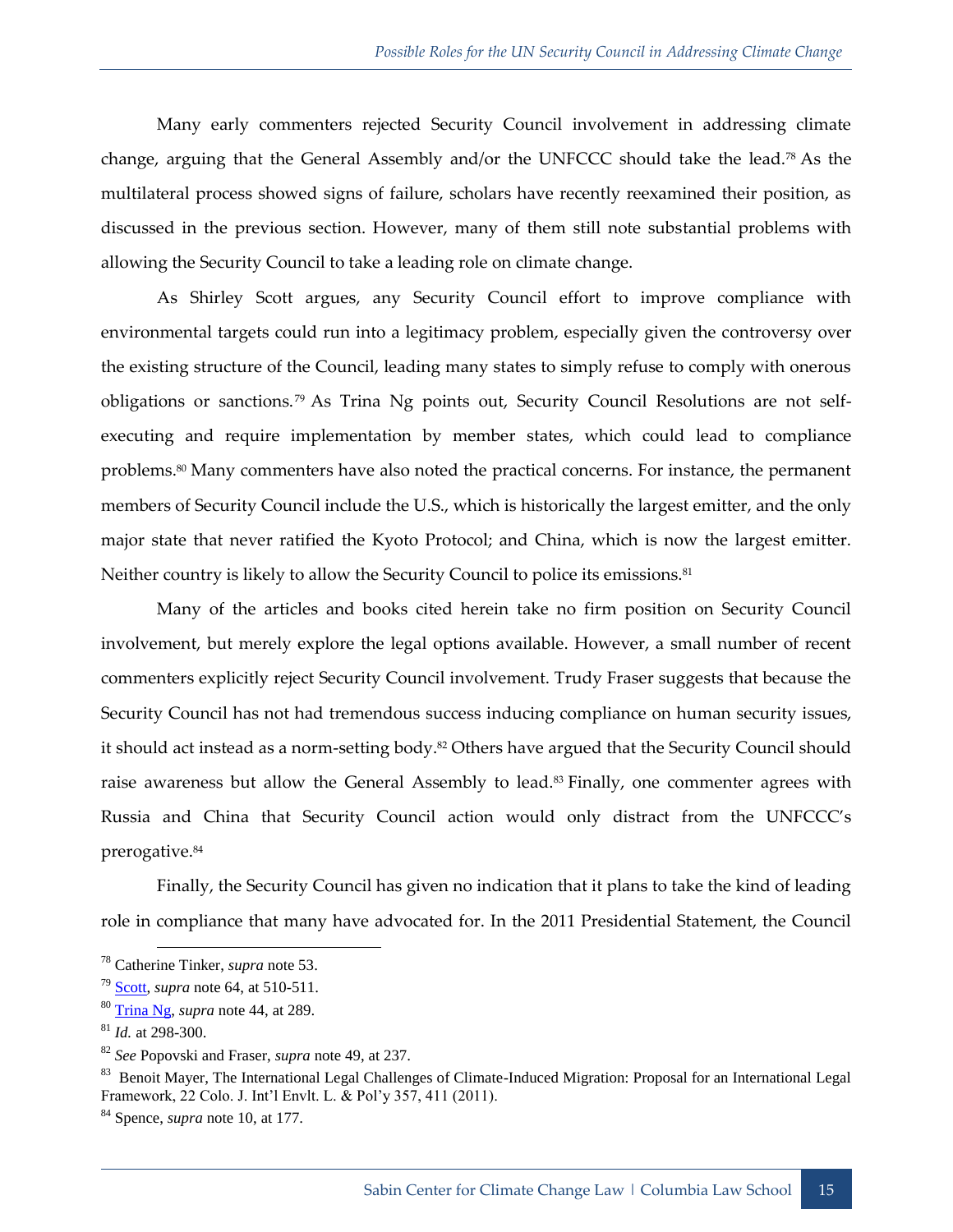reaffirmed the principal role of the UNFCCC. Furthermore, as Scott discusses in greater detail, the political climate makes full Council involvement unlikely.<sup>85</sup> Finally, many of these articles discuss the possibility of using the Council to enforce binding UNFCCC commitments. However, if the Paris Conference later this year leads to a regime of political commitments instead of binding ones, it seems implausible that the Council would then make those commitments binding though its Chapter VII powers.

Most recently, at the 2015 Arria-Formula Meeting, Professor Michael Gerrard, Director of the Sabin Center for Climate Change Law at Columbia Law School, suggested that the Security Council could review the security implications of climate change after the upcoming UNFCCC Paris Conference in December.<sup>86</sup> The review could include an evaluation of different emissions scenarios depending on whether countries meet, exceed, or fail to meet their Paris commitments. The Council could then consider finding a "threat to peace" under Article 39 and address forced migration and other adaptation challenges caused by climate change.

## <span id="page-19-0"></span>**III. CONCLUSION**

The United Nations Security Council has thus far taken very little direct action on climate change. The Council has conducted two open debates (2007 and 2011), primarily considering whether the Security Council is the proper forum to consider the security implications of climate change. The 2011 debate produced a Presidential Statement expressing concern about the potential connection between climate change and security, the only formal outcome document on the topic to date. The Council also conducted a 2013 Arria-Formula meeting and reports indicate that Russia and China again strongly opposed securitization of the issue.

Under the U.N. Charter, the Security Council is primarily responsible for the maintenance of international peace and security. The Security Council itself determines what issues legally fall under its mandate (Article 39). Should the Council make an Article 39 determination, the full breadth of its Chapter VII powers would be available (including economic sanctions and even the

<sup>85</sup> *See* [Scott and Andrade,](http://www.academia.edu/11935688/with_Shirley_V._Scott_The_Global_Response_to_Climate_Change_Can_the_Security_Council_Assume_a_Lead_Role) *supra* note 50, at 222-225.

<sup>&</sup>lt;sup>86</sup> Michael Gerrard, Director, Sabin Center for Climate Change Law at Columbia Law School<u>, Statement to Security</u> [Council Open Arria-Formula Meeting:](http://www.spainun.org/wp-content/uploads/2015/07/Michael-Gerrard_CC_201506.pdf) The Role of Climate Change as a Threat Multiplier for Global Security (June 30, 2015).